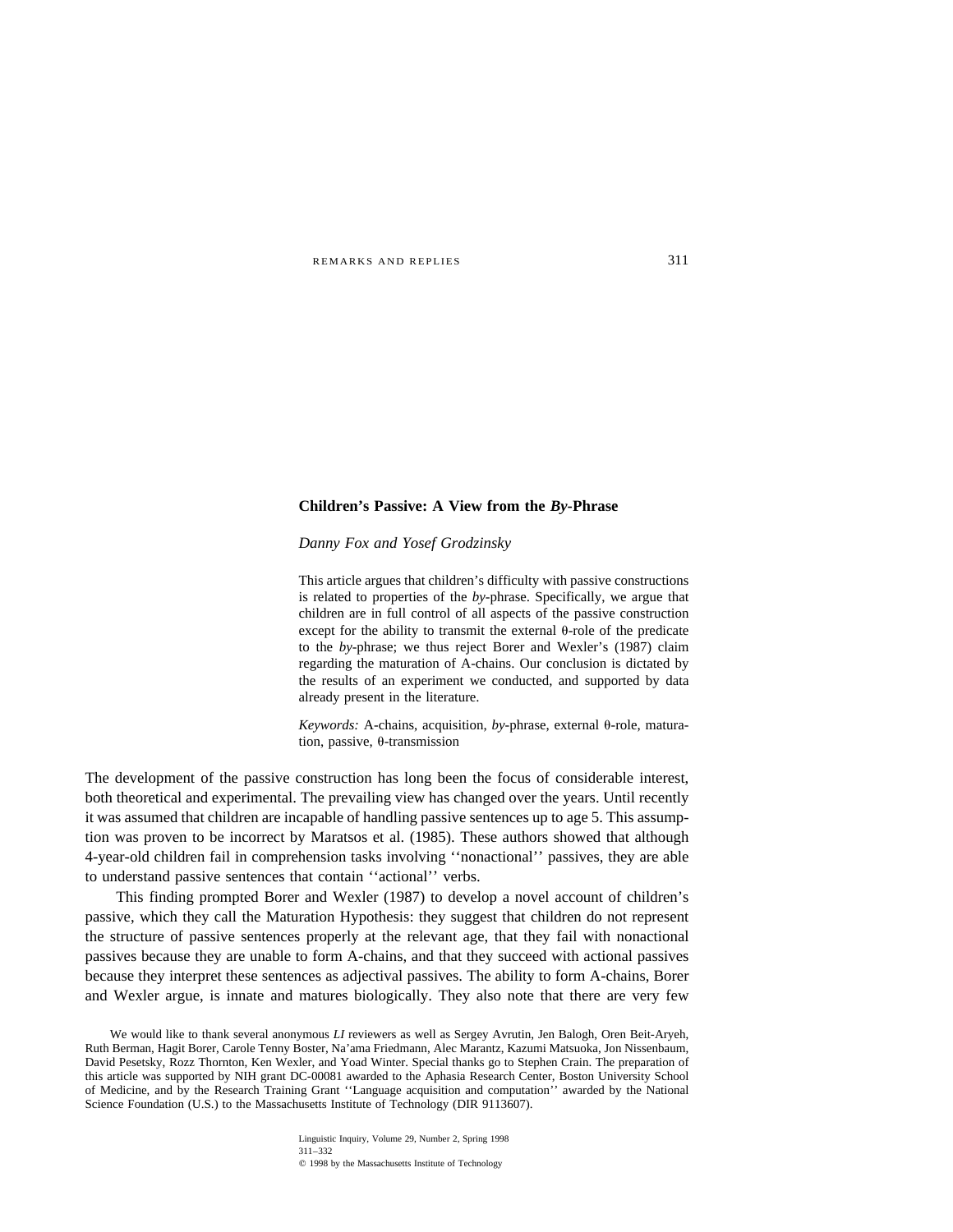examples of nontruncated passives (i.e., with a *by*-phrase) in children's spontaneous speech. This is consistent with the claim that the interpretation children assign to passive participles is adjectival, since adjectival passives are presumed to be ungrammatical with a *by*-phrase.

We present three types of arguments against the maturation of A-chains:

- *Type 1:* a demonstration that children perform successfully on constructions containing A-chains;
- *Type 2:* a demonstration that children fail on constructions that do not contain A-chains, but still have important features of the passive;
- *Type 3:* direct empirical evidence that children's difficulty with the passive (to the extent that it exists) results from a specific problem that has nothing to do with A-chains.

Of these, we find type 3 the most compelling. It consists of the results of an experiment we conducted. These results provide the basis for an alternative account of children's performance on passive constructions, one that points to the thematic properties of the *by*-phrase in children's grammar as the source of the deficiency. Specifically, we argue that children cannot transmit the external  $\theta$ -role of the VP to the *by*-phrase. We also make some suggestions regarding the source of this difficulty.

The article is organized as follows. In section 1 we discuss the status of the Maturation Hypothesis in light of the VP-Internal Subject Hypothesis. As we make clear, the former needs to be weakened. In section 2 we show that no version of A-chain maturation can explain children's success on *get*-passives. Once properties of *get-*passives are examined, it turns out that *get-*passive constructions contain A-chains of a form reminiscent of those in passives. This is an argument of type 1. In section 3 we discuss experimental results obtained by Pierce (1992) regarding the acquisition of passives in Spanish. These data indicate that children err on passives even when the sentences do not seem to contain A-chains. This is an argument of type 2. In section 4 we present the results of our experiment, which directly illustrates children's ability to represent Achains. The data also show that the problems children have with nonactional passives stem from a deficiency in the mechanism that makes the interpretation of certain *by*-phrases possible. This is an argument of type 3. Finally, in section 5 we present an account of our findings.

#### **1 VP-Internal Subjects: A Relaxation of the Maturation Hypothesis**

Consider Borer and Wexler's (1987) claim that children cannot form A-chains, in light of the VP-Internal Subject Hypothesis (henceforth ISH; Kitagawa 1986, Kuroda 1988, and Koopman and Sportiche 1991). If subjects are generated within the VP, then any English sentence with a subject preceding an auxiliary necessarily involves an A-chain. If we accept the ISH, a quick look at the spontaneous speech of 4-year-olds leads us to reject the claim that all A-chains are absent at the relevant stage of language development.<sup>1</sup> However, as Borer and Wexler (1992: 165, n.13) point out, this problem can be dealt with by relaxing the Maturation Hypothesis.

 $<sup>1</sup>$  This does not conflict with Pierce's (1989) claim that children often leave subjects within VP at S-Structure: Pierce</sup> looked at the speech of children around the age of 2, and we are discussing 4-year-olds. Furthermore, Stromswold (1996) argues that Pierce's conclusion was unwarranted and that even 2-year-olds raise the subject overtly to [Spec, IP].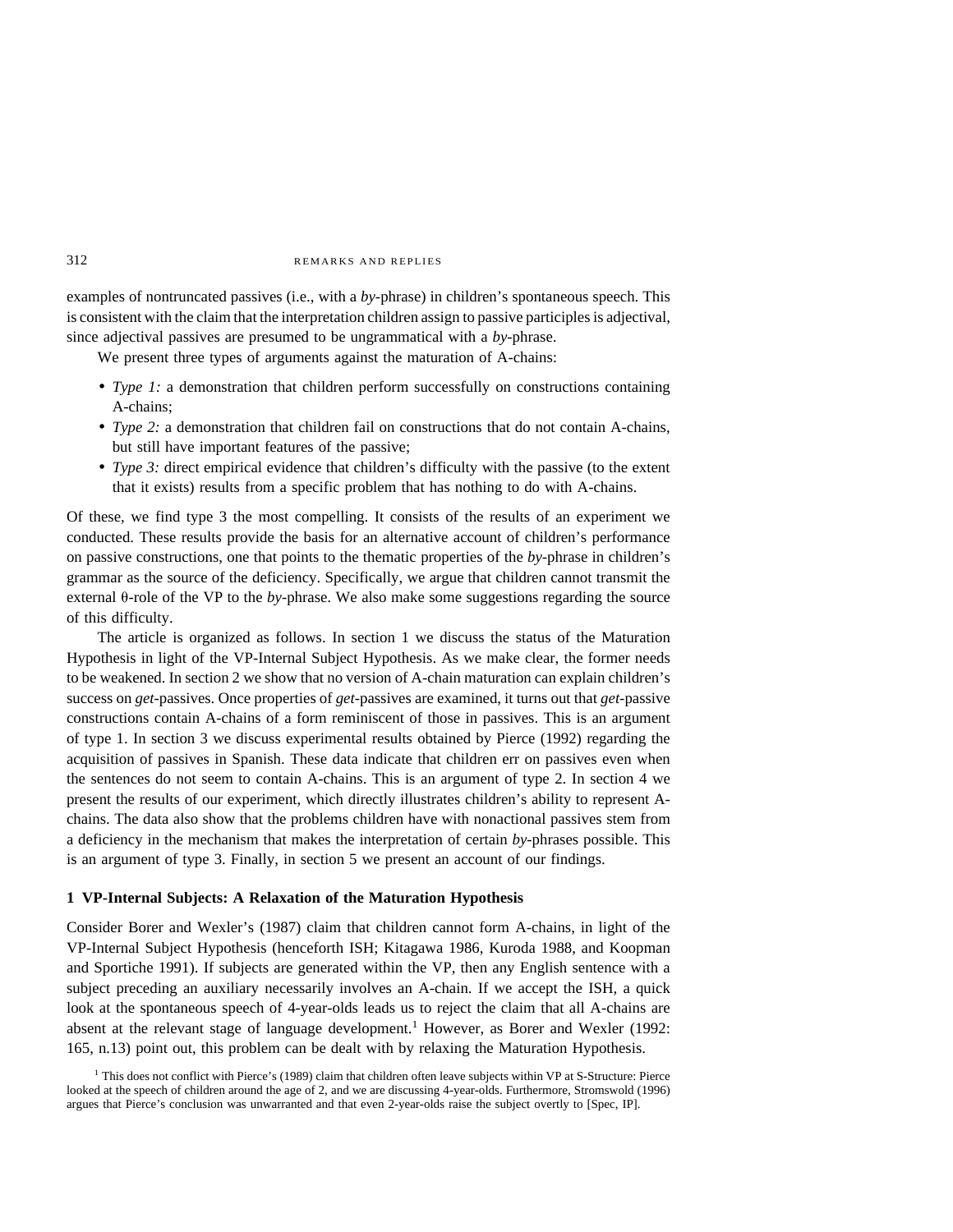A Relaxed Maturation Hypothesis (RMH)—our attempt to make Borer and Wexler's (somewhat sketchy) proposal as precise as we can—would claim that the only kind of A-chain that is problematic for the child is one that relates two potential  $\theta$ -positions. The RMH arguably preserves the spirit of the Maturation Hypothesis, which was originally suggested to single out A-chains as unique, and distinct from other chains (e.g., A¯ -chains) precisely in this respect. In the *LGB* framework (Chomsky 1981), which Borer and Wexler were assuming, A-positions are exactly that—potential  $\theta$ -positions. Once one accepts the ISH, the definition of an A-position is more problematic (see Chomsky and Lasnik 1993). However, one can argue that there is still room for a natural class of *LGB*-type A-positions. If so, then Borer and Wexler's idea could apply to chains that belong to this natural class. In other words, it could be claimed that children have a problem only with chains relating two potential  $\theta$ -positions (the RMH).

Under the RMH, the ISH is no longer a problem. Although a regular active sentence involves an A-chain, this A-chain is not problematic for the child, since it does not relate two potential  $\theta$ -positions: it is a two-membered chain with a head in a position to which a  $\theta$ -role is never assigned. Further, it can perhaps be claimed that a passive sentence involves movement from the complement of V to the external suppressed position, forming a problematic A-chain.<sup>2</sup>

If the RMH is to avoid vacuity, there must be a way of telling whether an A-chain relates two potential  $\theta$ -positions. Although Borer and Wexler do not spell out how this should be done, we will make what seems to us to be their implicit assumption: namely, that whenever NPmovement can proceed through [Spec, VP], it must. Therefore, all NP-movement from positions lower than [Spec, VP] will involve movement through this specifier, and if the relevant verb is a  $\theta$ -role assigner, the A-chain will relate two potential  $\theta$ -positions. In other words, the RMH predicts that all A-chains with a tail in the complement or within the complement of a  $\theta$ -role assigner are problematic for children.

#### **2 Evidence against the RMH: Intact A-Chains in Children's** *Get***-Passives**

The Maturation Hypothesis has already been challenged on empirical grounds. Crain has demonstrated (Crain, Thornton, and Murasugi 1987, Crain and Fodor 1989, Crain 1991) that 4- and even 3-year-olds produce some passive sentences with a *by*-phrase. He invented an experimental task in which children produced sentences such as ''Which boy got pushed by the girl?''<sup>3</sup> However, Kenneth Wexler (personal communication) has observed that these passives are restricted to *get-*

<sup>&</sup>lt;sup>2</sup> Note that although the proposed relaxation of the Maturation Hypothesis might preserve its spirit, it faces a potential problem. It crucially relies on analyzing the passive as involving movement first from object position to [Spec, VP], and only then to [Spec, IP]. To uphold this analysis, one would have to specify why direct movement to [Spec, IP] is not at least possible.<br><sup>3</sup> Crain has developed an experimental design by which passives can be elicited. The idea is to present the child

with a task for which the use of the passive would be pragmatically preferable. The child is shown a situation in which two identical characters (say, boys) take part. One of the boys is being affected by a third character (say, he is being pushed by a girl). The child is requested to ask a puppet which boy is being pushed. This ensures that the boy is the topic of discourse and that a sentence with the boy as subject would be preferable. The result is that the children come up with questions like ''Which boy got pushed by the girl?''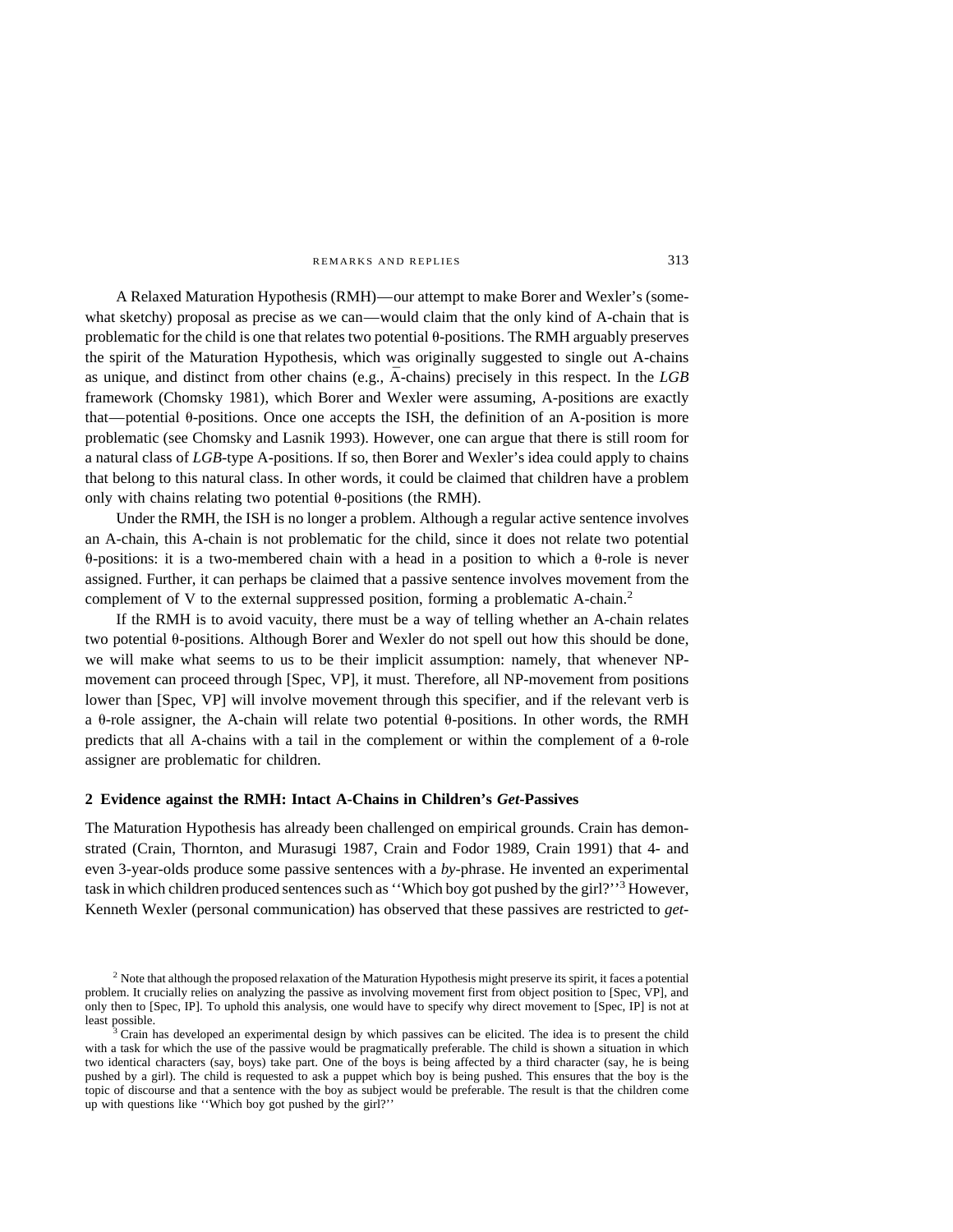passives, which are arguably similar to adjectival passives and thus lack an A-chain of the relevant type. As a result, Wexler claims, the RMH can still be maintained.

In this section we show that the data regarding children's ability to form *get-*passives argue against the RMH, despite Wexler's observation. We show that although the participles in *get*and *be-*passives might be different, *get-*passives do have an A-chain in their representation. To do this, we first provide evidence for an NP-trace following *get*, namely, for a structure like (1).

(1) John got [t pushed by Mary].

(In doing so, we follow Haegeman (1985), who has argued that *get*-passives involve cyclic NPmovement with a structure similar to (1) in the relevant sense).<sup>4,5</sup> We then argue that the resulting A-chain relates two potential  $\theta$ -positions. The RMH thus predicts *get*-passives to be problematic for children, contrary to Crain's demonstration.

Our arguments for (1) are based on the behavior of *get* on two well-known tests for raising. One checks the distribution of idiom chunks, and the other, that of expletives. First, (2) shows that *get* can separate idiom chunks; this means that the subject of the matrix sentence receives its  $\theta$ -role only within the embedded clause, indicating that NP-movement must have taken place.<sup>6</sup>

<sup>4</sup> Haegeman, in fact, proposes the following structure:

For our purposes, it will suffice to show that *t* exists. We will therefore present arguments to this effect and will remain agnostic with respect to the status of *t*′. In Fox and Grodzinsky 1992, though, we claim that *get* selects for an adjectival passive. We support our view with different types of arguments, which we will not present here. Nonetheless, one advantage of our analysis over Haegeman's, which will be clear from the later discussion (section 5.3), is that it explains why the external argument in *get-*passives is totally suppressed. In adjectival passives the external argument is clearly suppressed (for discussion, see Pesetsky 1995); thus, if *get* can select only for an adjectival passive, the suppression of the external argument follows.

<sup>5</sup> Haegeman's argument for the existence of *t* (in example (i) of footnote 4) is based on the observation that in many environments *get* participates in what seems to be a transitive ergative alternation. This is illustrated in (i)–(v).

- (i) a. John got his feet wet.
	- b. His feet got wet.
- (ii) a. John got the motion in.
- b. The motion got in.
- (iii) a. John got the book on the table.
- b. The book got on the table.
- (iv) a. John got his girlfriend invited to all the meetings. b. His girlfriend got invited to all the meetings.
- (v) a. John got his students to work on another topic.
	- b. His students got to work on another topic.

These alternations lead Haegeman to assume the existence of a lexical process absorbing the external  $\theta$ -role and the internal Case (in accordance with Burzio's Generalization). This process has *get* in the (a) sentences of (i)–(v) as its input and *get* in the (b) sentences as its output. If such a process takes place, it has syntactic consequences: NP-movement must occur and a trace must exist in post-*get* position.<br><sup>6</sup> This footnote is due to comments offered by two *LI* reviewers. One reviewer points out that splitting idiom chunks

is more restricted in *get*-passives than in *be-*passives.

- (i) a. No expense was spared.
- b. ??No expense got spared.
- (ii) a. Advantage was taken of John.
	- b. ??Advantage got taken of John.

<sup>(</sup>i) John got [t pushed t′ by Mary].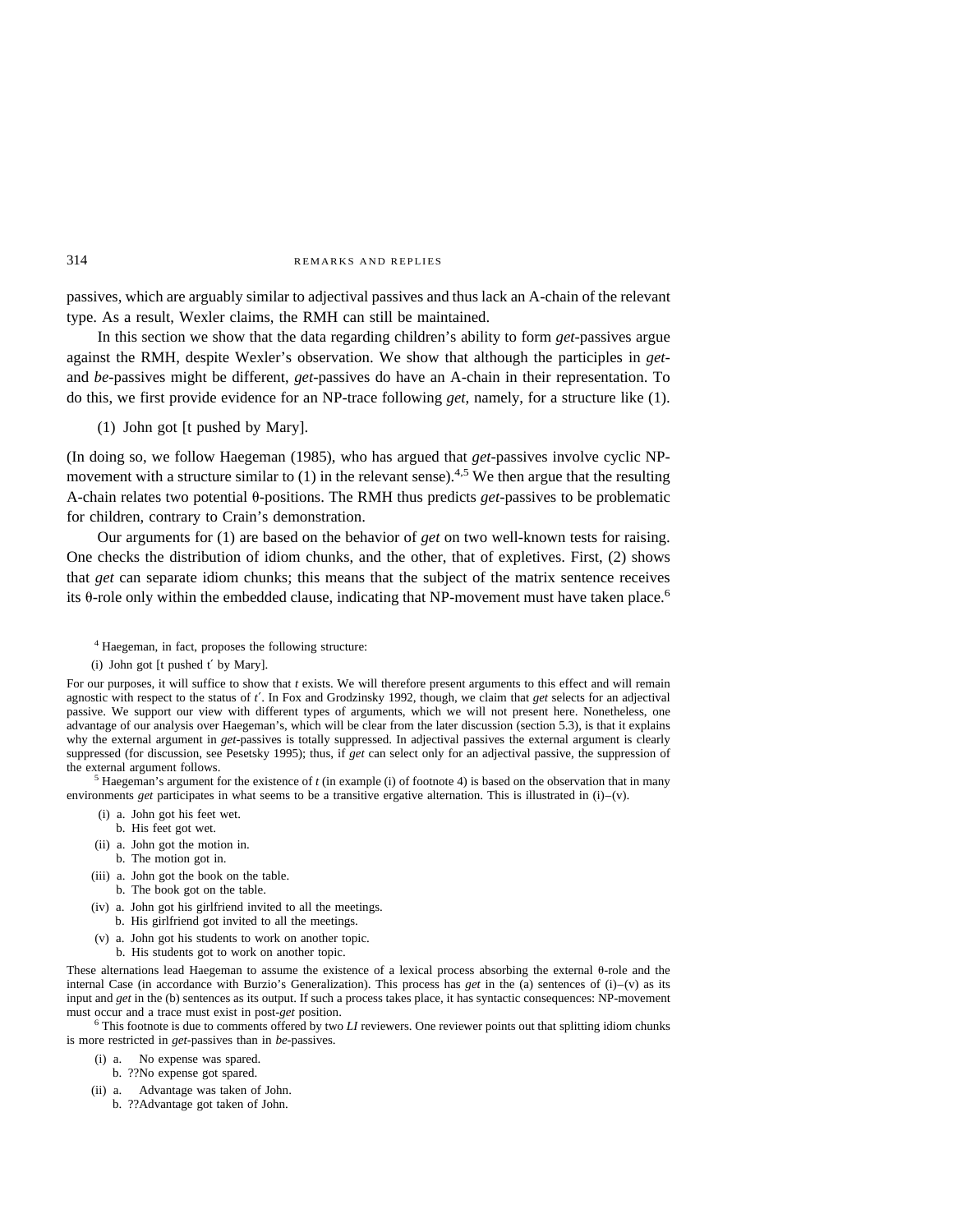- (2) a. Tabs always get kept on foreigners in the U.S.A.
	- b. In the end, advantage always gets taken of John.
	- c. No expense gets spared when Rich Eddie is in town.

Second, the distribution of expletives in (3) shows that the surface subject position of *get* can be occupied by an expletive. This position is therefore not a  $\theta$ -position; when it is occupied by an argument, the argument receives its  $\theta$ -role elsewhere, namely, in the subject position of the embedded clause.<sup>7</sup>

- (3) a. There (finally) got to be a lot of room in this house.
	- b. (After we left the faucet on for an hour) there (finally) got to be enough water to take a bath.

The grammaticality of (2)–(3), then, can only be explained if the S-Structure subject of *get* is base-generated elsewhere. These sentences thus provide conclusive evidence for Haegeman's claims that *get* is an unaccusative (raising) verb and that a *get*-passive involves NP-movement in its derivation and an A-chain in its representation.<sup>8</sup>

Given the existence of an A-chain in *get-*passives, what would the RMH predict regarding children's performance on this construction? That is, does this A-chain relate two potential  $\theta$ positions, and is it therefore of the type that is claimed to have not yet matured in 4- and 5 year-olds? As noted earlier, this question reduces to whether *get,* like unaccusatives and passive participles, is a  $\theta$ -role assigner, or whether, like auxiliaries, it is not (since under the RMH all and only A-chains that cross a  $\theta$ -role assigner are subject to maturation). A test for auxiliary verbs, which is linked to the claim that they do not assign  $\theta$ -roles, is that they can raise in English to a functional category in overt syntax (see, e.g., Pollock 1989, Chomsky 1991, 1993). To see that *get* cannot partake in such overt V-raising, it will suffice to look at the contrasts in (4)–(5), noted by Haegeman.

However, this does not affect the analysis of *get* as a raising verb. As another reviewer remarks, the grammaticality of (2b) and (2c) indicates that the problem in (ib) and (iib) has to do with the aspectual properties of *get* and is irrelevant to its argument structure. *Get* seems to have special aspectual properties that we do not fully understand; for some reason

it prefers a generic interpretation, and when it is episodic, it tends to be telic (e.g., *The table was/\*got wiped for an hour)*.<br><sup>7</sup> Note that this argument is based on the assumption that the relationship between the (  $(i)$ –(v) of footnote 5 is uniform. The argument demonstrates that (vb) has a trace in post-*get* position. Under the uniformity assumption, such a trace exists in all of the (b) sentences, and in particular in the *get*-p

 $\frac{1}{8}$  It is important to note that these tests totally undermine any analysis of *get* as a control verb. Such an analysis was suggested to us as a way of maintaining Borer and Wexler's Maturation Hypothesis.

As an *LI* reviewer points out, it is not inconceivable that *get* is ambiguous and has both a raising and a control analysis. We agree. However, it is just as conceivable that *be* is both a raising and a control verb and that therefore evidence regarding *be-*passives is irrelevant to the status of the Maturation Hypothesis. In either case, the claim of lexical ambiguity would require evidence.

One could also suggest that children misanalyze *get* as a control verb and that therefore the Maturation Hypothesis could be maintained. Once again, this suggestion has an analogue with *be* and, again, both would require independent evidence.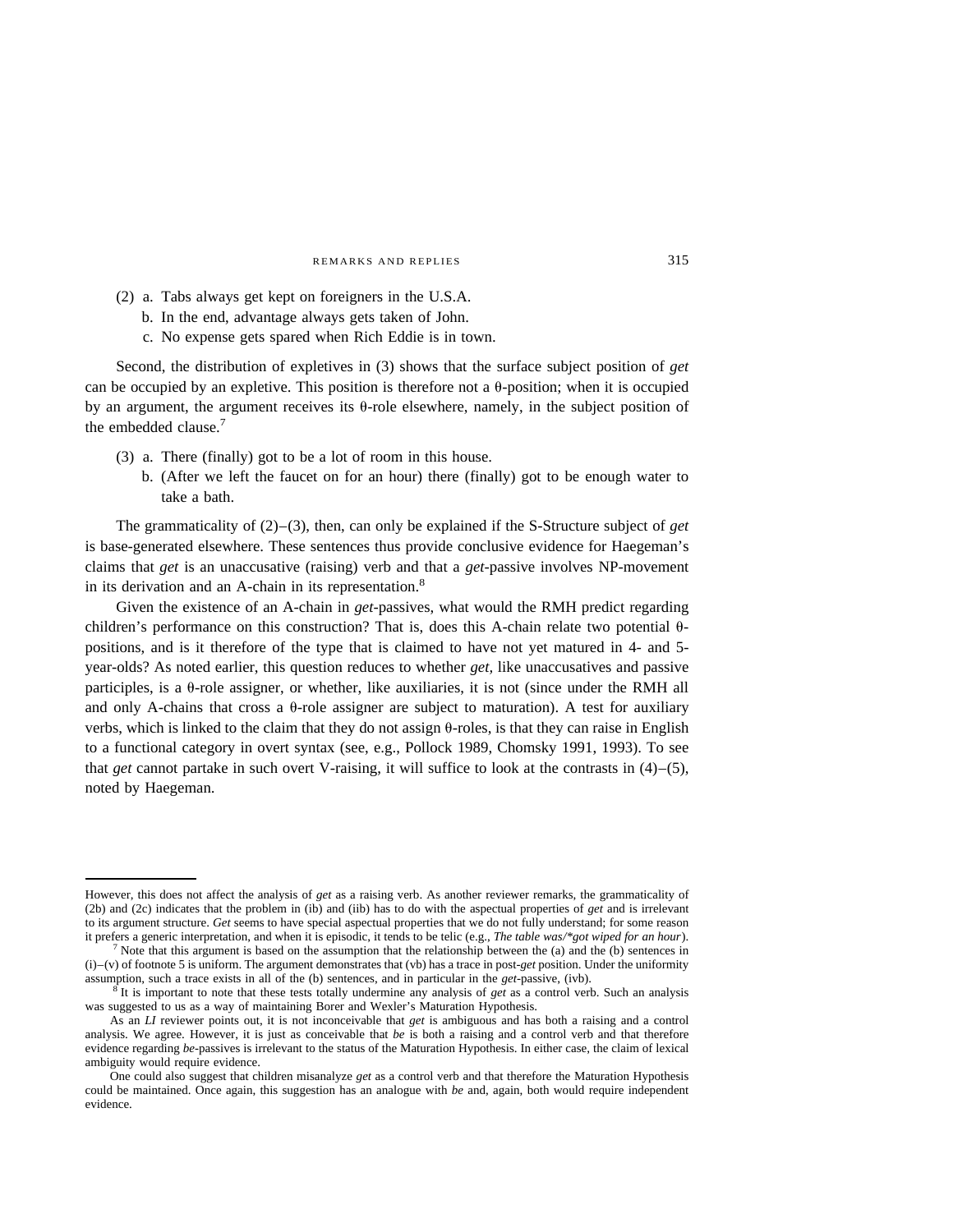- (4) a. Was/\*Got John killed? b. John was/\*got not killed.
- (5) a. Did John get/\*be killed?
	- b. John did not get/\*be killed.

Thus, even if one wishes to relax the Maturation Hypothesis in view of VP-internal subjects, *get*passives will still present an empirical problem: children produce *get-*passives, which include the same kind of A-chain that exists in a regular passive construction. This constitutes an argument of type 1 against the Maturation Hypothesis.<sup>9,10</sup>

# **3 Evidence against the RMH: Comprehension Problems in Postverbal Passives in Spanish**

On the basis of syntactic features of the *get-*passive, we have argued that Crain's experiments do in fact demonstrate that children can handle A-chains. In this section we review the results of an experiment reported by Pierce (1992), which, in our view, indicate that children's problems with passives are related to something other than NP-movement. This constitutes a type 2 argument against the RMH.

Pierce compared children's comprehension of passives with pre- and postverbal subjects in Spanish. Whereas the preverbal passive in (6a) involves an A-chain, the postverbal passive in (6b) probably does not (at least not at S-Structure). The results of the experiment unambiguously demonstrate that the postverbal passives are in no way easier for children to comprehend than their preverbal counterparts. Children's performance in a comprehension task was around chance on both.

- (6) a. Maria fue peinada por Juan. Maria was combed by Juan
	- b. Fue peinade Maria por Juan. was combed Maria by Juan

<sup>9</sup> One might claim that children, unlike adults, treat *get* as an auxiliary verb. However, this claim has three disadvantages. First, it seems pretty far from what should be the null hypothesis in the study of language acquisition (see footnote 8). Second, it might actually work against the Maturation Hypothesis. If children are treating *get* as *be,* no evidence remains for the Maturation Hypothesis. Children form *get-*passives very early on. If *get* is analyzed as *be,* these *get*passives are probably analyzed as *be-*passives with the necessary A-chains. Third, the claim predicts that 4- to 5-yearold children will form questions and negations as in (i). As far as we know, such constructions have never been reported.

(i) a. Got John killed? b. John got not killed.

<sup>10</sup> Hoekstra (1990) points out another potential argument (of type 1), namely, that children are capable of producing unaccusative constructions, which presumably contain A-chains (see also Snyder, Hyams, and Crisma 1995). We do not focus on this argument because the status of the A-chain in children's unaccusatives is controversial (see Babyonyshev et al. 1995).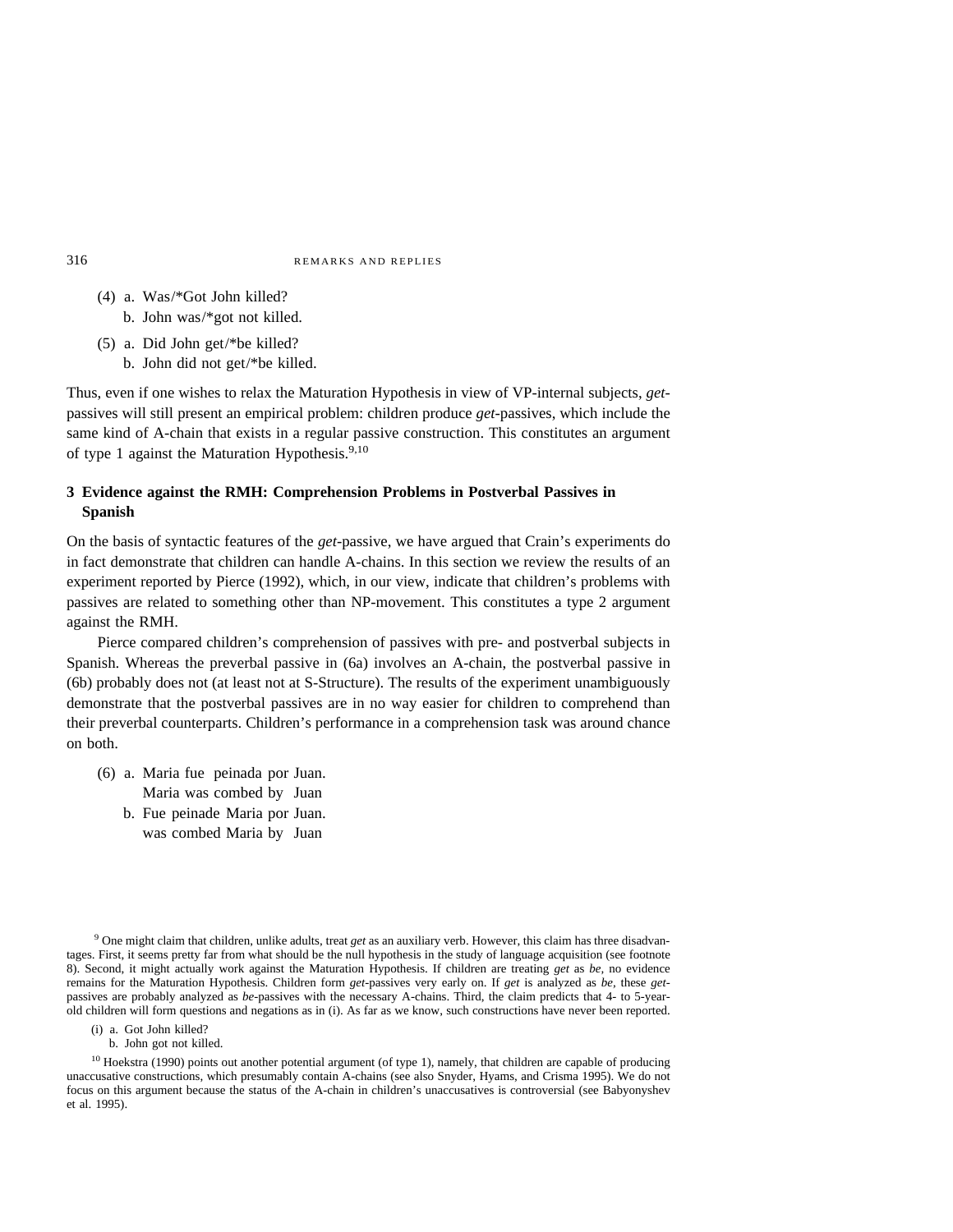In our view the most straightforward conclusion is that children's problem in (6a) is unrelated to NP-movement. Rather, it is related to some other feature of the passive, which the experiment described in section 4 singles out.<sup>11</sup>

# **4 Experimental Evidence against the RMH: Children's Comprehension of Passives with and without a** *By-***Phrase**

So far we have provided two arguments against the Maturation Hypothesis; yet we have not proposed an alternative. In this section we discuss an experiment that paves the way for such an alternative by providing direct empirical evidence for the claim that children's difficulty with the passive results from a specific problem connected to *by-*phrases (Fox, Grodzinsky, and Crain 1995). Specifically, the experiment demonstrates that the problem children have with the passive disappears once the *by-*phrases are eliminated. This shows that the difficulty has nothing to do with NP-movement (an argument of type 3), which exists independently of the presence or absence of *by*-phrases. Rather, it is somehow linked to the mechanisms of the grammar that allow for the interpretation of the *by-*phrase.

# *4.1 The Experiment*

The experiment had two components. The first component tested the validity of the data assumed by Borer and Wexler, namely, that although children have no problem in interpreting actional nontruncated *be-* or *get-*passives (7)–(8) (and certainly do well on actives—both actional (9) and nonactional (10)), they have difficulty with nonactional *be-*passives (11). The second component directly tested the hypothesis that children have a problem with the *by-*phrase. The *by-*phrases were eliminated from the nonactional *be-*passives (12) to see whether the problem disappeared. Throughout, two actional verbs were used, *touch* and *chase,* and two nonactional verbs, *hear* and *see.* Actional verbs each appeared in a full (nontruncated) *be-*passive, a full *get-*passive, and an active control. Nonactional verbs appeared in full passives, truncated passives, and active controls.12

- (7) The rock star is being chased by the koala bear.
- (8) The boy is getting touched by the magician.
- (9) The mouse is touching the little girl.
- (10) The pizza baker sees the buffalo.
- (11) The boy is seen by the horse.
- (12) The bear is seen.

<sup>12</sup> We used the progressive in items like  $(7)$ –(9) because it seemed to be the most appropriate semantic description of the scenes the child was watching. For perception verbs  $(10)$ – $(12)$ , however, the use of the progressive is unnatural, and we therefore avoided it in both the active and the passive forms.

<sup>&</sup>lt;sup>11</sup> Note that it is possible to claim that, contrary to surface appearances, (6b) involves some form of NP-movement (either at LF (Chomsky 1993) or at S-Structure, followed by an operation that would undo the overt effects (Belletti 1982)). Although we cannot rule out these possible analyses, we think it is important to note that the RMH *crucially*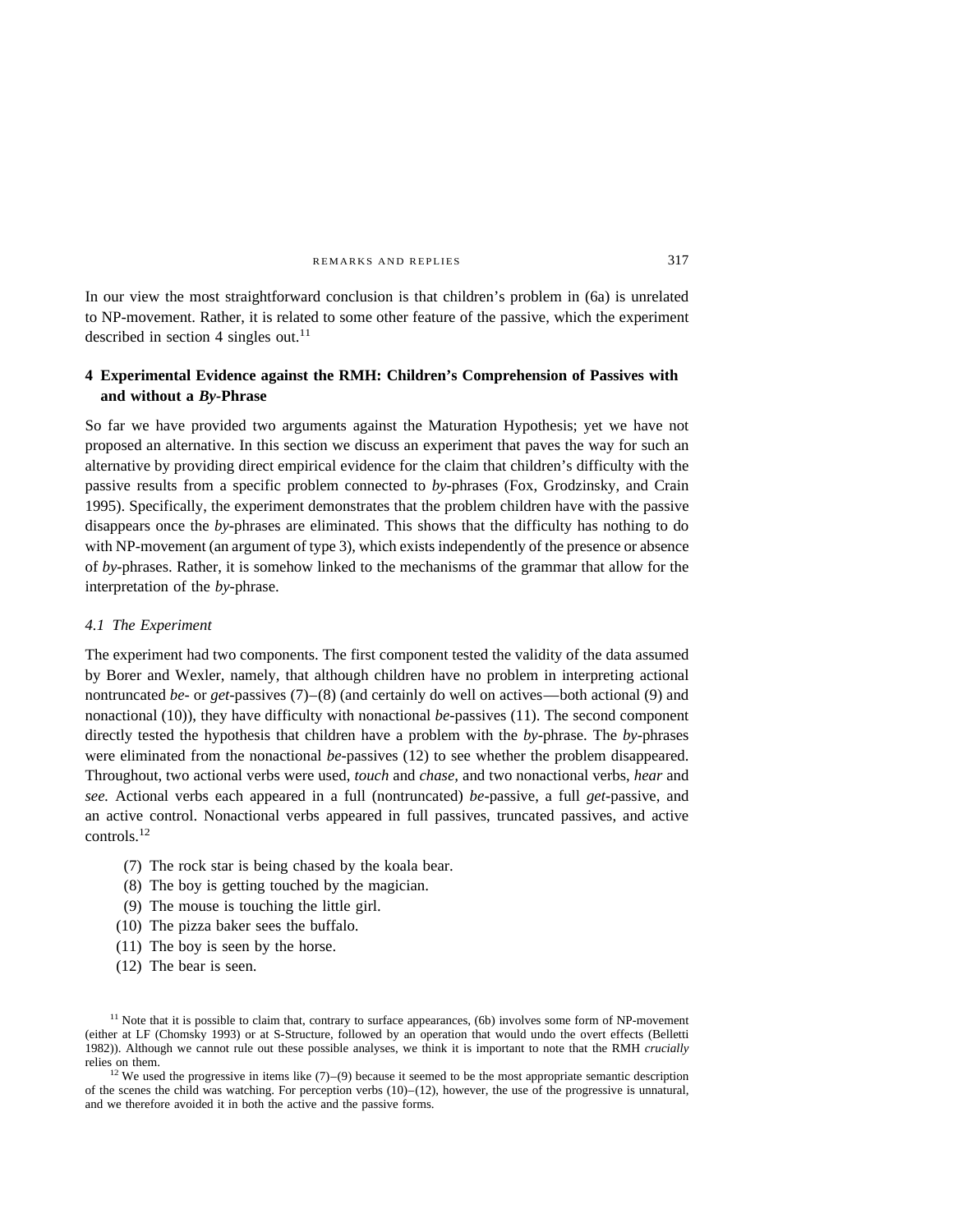All sentences were semantically reversible (i.e., could be grammatical if the arguments were reversed) and contained only animate arguments. Each sentence type was paired either with a story in which the sentence was true or with one in which it was false (match (M) and mismatch (MM), respectively), for a total of 24 sentence/story pairs. The MM sentence/story pairs were all cases in which the sentence described the reversal of the main event that took place in the story. For example, when the main event in the story was one in which John was chased by Bill, the MM sentence was ''Bill is chased by John.''

An example sentence/story pair begins when a koala bear finds an abandoned egg. He says, ''Here is an egg. But there is no one to hatch it. How will it stay warm? I know. I will keep it warm.'' The koala bear hugs the egg. Then, in walks the rock star. He says, ''I have a show in ten minutes. I need a drum. Where can I find a drum? Here, the koala bear is holding a drum. I'll take that.'' The rock star grabs the egg from the koala bear. The bear protests, ''Don't take that, I need to keep it warm.'' At this point the rock star starts running away with the egg and yells back, ''It's not an egg. It is a drum, and I need it. Sorry.'' The koala bear screams, ''I won't let you go. I will chase you until I get the egg back.'' And he starts chasing the rock star.

### *Match (M)*

Puppet: I know what's happening. The rock star is being chased by the koala bear. *Mismatch (MM)*

Puppet: I know what's happening. The koala bear is being chased by the rock star.

# *4.2 The Subjects and the Task*

Thirteen children (3.6–5.5 years old), all native speakers of English, participated in the experiment. Their comprehension of passive constructions was tested using the truth value judgment method (Crain and McKee 1985), which takes the guise of a game. One experimenter manipulates the toys for the staged events and narrates the accompanying story; a second experimenter takes the role of a puppet, who utters the M or MM sentence that either correctly or incorrectly describes the staged event. The child judges whether or not the puppet's utterance correctly describes the event. If the answer is ''yes,'' the child ''rewards'' the puppet; if the answer is ''no,'' the child ''punishes'' the puppet. If the child ''punishes'' the puppet (i.e., says the puppet was wrong), then he or she is asked, ''What really happened?'' This enables the experimenters to ensure that the child is rejecting the sentence for relevant reasons. The advantage of this task is that the child is not aware of being tested; it is the puppet who is judged to be right or wrong, not the child. Experimenters familiar with the children tested each child individually during four sessions of 20 minutes each. Four to eight stories were presented at each session, in quasi random order.<sup>13</sup>

<sup>&</sup>lt;sup>13</sup> Order was random within each session. The sessions themselves were divided up according to certain conditions: the first and second sessions introduced actional nontruncated *get-* and *be-*passives, respectively; the third session introduced nonactional nontruncated passives; and the fourth session introduced their truncated counterparts. All passive sentences in the experiment had active controls.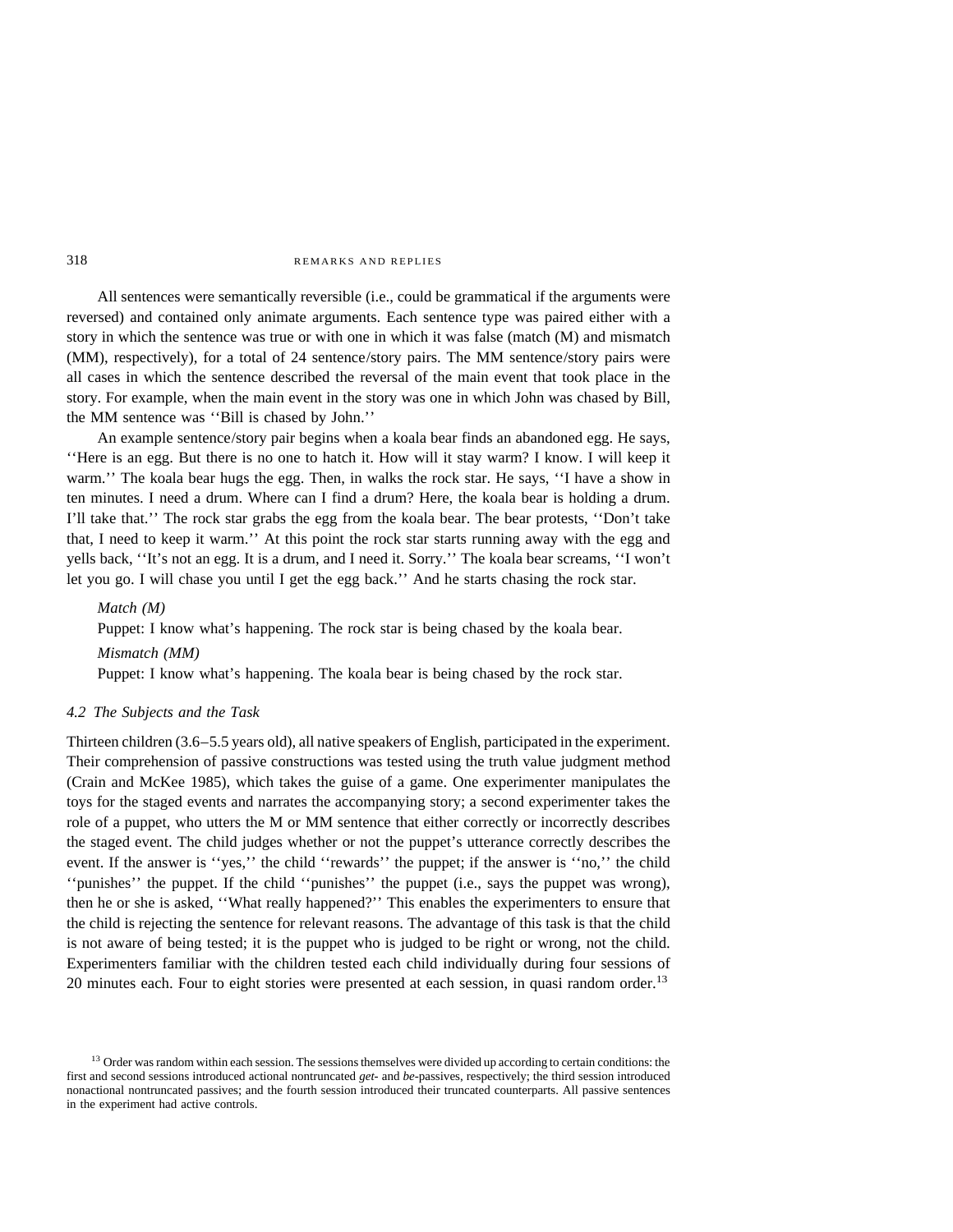### *4.3 Results*

Looking at the performance of the whole group, we find that on the four conditions presented in  $(7)$ –(10), all children performed at 100%, demonstrating adultlike behavior. This demonstrates children's ability on actives and actional passives. However, performance was split on two conditions: the nonactional nontruncated passive (11), on which performance was at chance (46.1%), and the nonactional truncated passive (12), on which performance, though not perfect, was well above chance (86.5%). These results argue against the Maturation Hypothesis, because they indicate that children's problem lies not with A-chains but with the *by-*phrase. We believe, however, that this analysis is not sufficiently fine-grained, as it combines data from children who are at different stages of linguistic development.

We thus divided the children into three groups: 2 children who demonstrated adult performance (group 1); 8 children who were remarkable in complying with the hypothesis that children's problem with interpreting passives is directly linked to the interpretation of the *by*-phrase (group 2); and 3 children whose data are problematic. We discuss each group in turn.

4.3.1 Group 1 The 2 children in group 1, ages 4.1 and 4.9, showed adult performance, rewarding the puppet in all M cases and punishing him in all MM cases. When asked verbally ''What really happened?'', they both responded correctly, showing that they understood the puppet's utterances and rejected them for the relevant reasons. In addition, they both occasionally produced the correct passives when explaining what really happened. These children obviously know everything there is to know about the passive. Therefore, they have no bearing on our theoretical claims, yet they demonstrate that this experiment yields the right results for a child whose language is fully matured.

*4.3.2 Group 2* The 8 children in group 2, whose ages ranged from 3.6 to 5.5 (mean 4.75), performed exactly as our hypothesis predicted. On the actional *get-* and *be-*passives, they all performed perfectly, punishing the puppet in all the MM cases and rewarding him in all the M cases. On the nonactional nontruncated passives, these children performed poorly. On the nonactional actives, they performed perfectly, and, surprisingly enough, they also performed perfectly on the nonactional truncated passives. The performance of the group 2 children in the critical conditions—nonactional nontruncated and truncated passives—is summarized in table 1.<sup>14,15</sup>

<sup>15</sup> In the experiment we observed some contrast between children's performance with *hear* (25% correct responses) and their performance with *see* (55%). This contrast is not significant for our hypothesis, since for both *hear* and *see* we can conclude that the children have a problem with the nontruncated *be-*passives. Nonetheless, it might be possible to explain the contrast between *hear* and *see.* It is possible that some children can interpret *see* as an actional verb, similar

<sup>&</sup>lt;sup>14</sup> In this article we present only a group analysis of the children's performance. In the cases in which the group performance is perfect, the individual performance is trivially derived. In the case in which the group performance is at chance, the individual data reveal little, because there were not enough sentences per condition. There were four sentences per child per condition. There is no reason to expect that four sentences will yield chance performance. What is crucial, though, is that each child in this group failed on at least one of the four nonactional nontruncated passives he or she was presented with, and that they all stated that they did not understand what the puppet said. This behavior contrasted minimally with the children's behavior in all the conditions in which they did well. In those conditions the children were very sure of themselves, could specify the reason for punishing the puppet, and produced the right kind of passive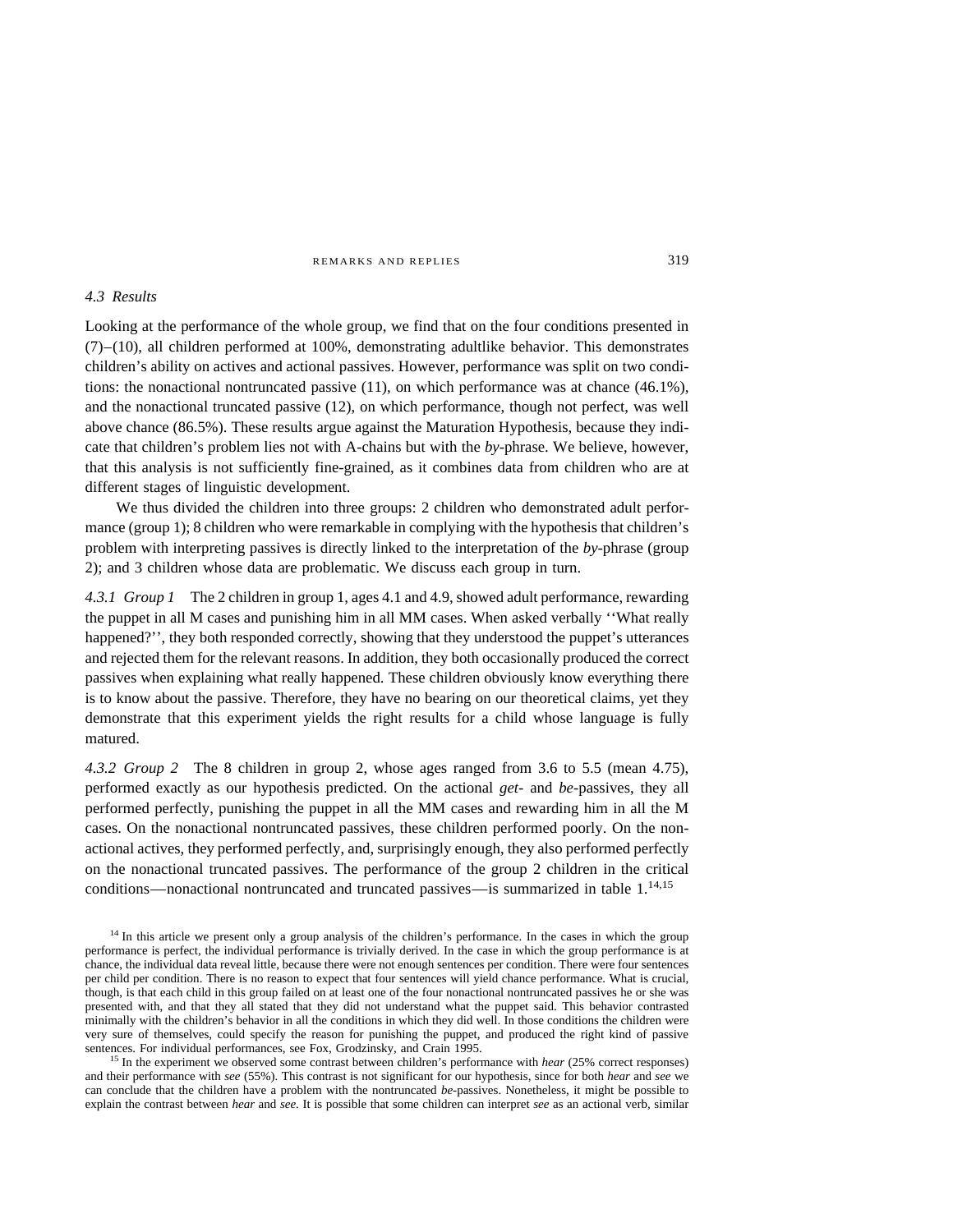# **Table 1** Group 2, total responses per condition (8 children  $\times$  2 sentences per condition)

|                   | Reward                                           | Punish   |                  |
|-------------------|--------------------------------------------------|----------|------------------|
| Match             | 5                                                | 11       |                  |
| Mismatch          | 8                                                | 8        |                  |
|                   |                                                  |          | $40.6\%$ correct |
|                   |                                                  |          |                  |
|                   | Condition 2: Nonactional be-passives (truncated) |          |                  |
|                   | Reward                                           | Punish   |                  |
|                   | 16                                               | $\theta$ |                  |
| Match<br>Mismatch | $\theta$                                         | 16       |                  |

The group 2 children show the same performance pattern as the children in Maratsos et al.'s (1985) experiment. The additional item tested in our experiment is presented as condition 2. Once the *by*-phrase is eliminated from the nonactional passives, children's performance turns out to be perfect. This result strongly supports our hypothesis, as it demonstrates that the problem with nonactional passives is specifically linked to the *by-*phrase.16

(ii) #John saw but didn't look.

*Puppet* The little girl was seen. *Child* No. *Puppet* What really happened?

- *Child* The gorilla was seen . . . The gorilla was seen by . . . The gorilla was seen by . . . by, by the gorilla.
- The gorilla was seen by the gorilla. *Puppet* Was the gorilla seen by the gorilla?<br>*Child* Yes.
- $Child$

to *look.* Even in adult language such an interpretation seems available. *See* sometimes means something like 'look successfully'. Thus, we think that there is a meaning of *see* under which the following contrast holds:

<sup>(</sup>i) John heard but didn't listen.

Note, however, that children's performance on *see* is at chance. The majority of children thus treat *see* as a nonactional

 $^{16}$  It is interesting to consider an anecdote from the experiment, which supports the claim that the children's problem lies with the *by-*phrase.

As mentioned, when the children punished the puppet, they were always asked to say what really happened. In the case of nonactional truncated passives (condition 2), they usually correctly reversed the truncated passive. Sometimes, however, they tried to add a *by-*phrase (probably because in the course of all these sessions they came to expect that a *by-*phrase would follow a passive). However, the children were not very successful in adding the *by*-phrase. In one striking case the child and the puppet had the following dialogue:

This shows that the child knows how to interpret the truncated passive, but doesn't know what interpretation to give to the *by-*phrase. It also undermines a possible objection to our hypothesis discussed in section 5.4, according to which the child should be able to infer the meaning of the *by-*phrase on the basis of the interpretation of the truncated passive.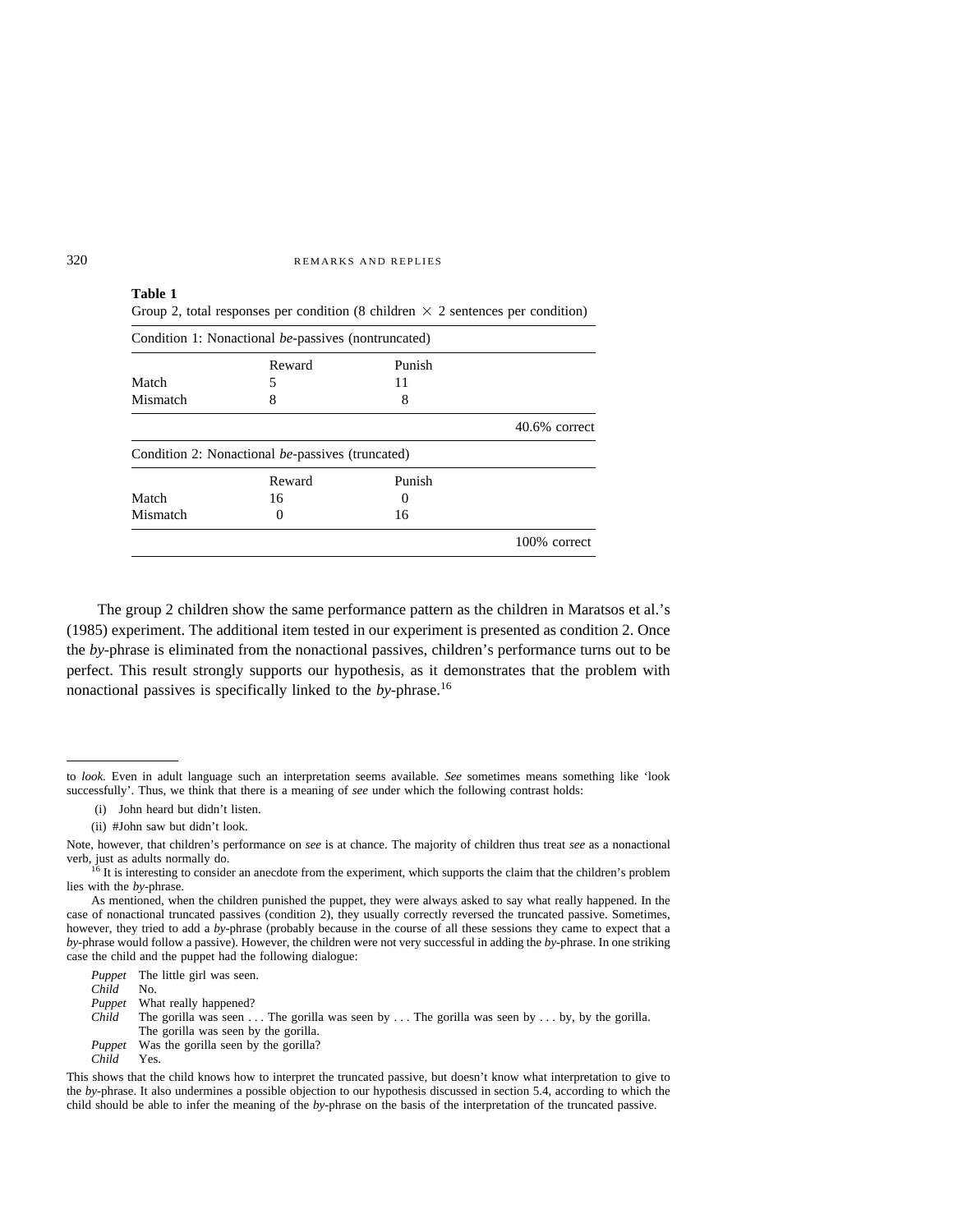| Condition 1: Nonactional be-passives (nontruncated) |                                                  |               |                  |  |  |
|-----------------------------------------------------|--------------------------------------------------|---------------|------------------|--|--|
|                                                     | Reward                                           | Punish        |                  |  |  |
| Match                                               |                                                  | 5             |                  |  |  |
| Mismatch                                            |                                                  | $\mathcal{D}$ |                  |  |  |
|                                                     |                                                  |               | 25% correct      |  |  |
|                                                     | Condition 2: Nonactional be-passives (truncated) |               |                  |  |  |
|                                                     | Reward                                           | Punish        |                  |  |  |
| Match                                               |                                                  | 5             |                  |  |  |
| Mismatch                                            | $\mathfrak{D}$                                   | 4             |                  |  |  |
|                                                     |                                                  |               | $41.6\%$ correct |  |  |

*4.3.3 Group 3* The data from the 3 children in group 3, ages 4.3, 4.6, and 4.9, are problematic for the hypothesis. These children performed just like the children in group 2 with respect to actional *get-*passives, actional *be-*passives, and nonactional nontruncated *be-*passives. However, they performed unlike the children in group 2 in that they also had difficulty with the nonactional truncated *be*-passives. The data are presented in table 2.

As a comparison of condition 1 with condition 2 shows, the performance of the 3 children in group 3 does not improve in any significant way when the *by-*phrase is eliminated from the nonactional passives. Therefore, contrary to our hypothesis, these children have some problem with the passives tested in condition 2, which is not related to the *by*-phrase.

### *4.4 The Results and Maturation*

We focus on group 2—the largest one, consisting of 8 children. The children of group 1—the ''adults''—are irrelevant for testing our hypothesis and will henceforth be ignored; nor do the data from the children in group 3 bear upon the debate regarding maturation, as we will show.

Looking at the performance of the 8 children in group 2, we have a clear-cut argument that their problem with passives is actually related to the interpretation of the *by*-phrase, and nothing else: they did well on *be-*passive and *get-*passive constructions. They made mistakes only on nonactional passives with *by-*phrases, and crucially, they made none once the *by*-phrase had been eliminated. Thus, the problem cannot be a general problem with the passive (or with A-chains), because that would not explain the children's performance on most passives, and crucially, it would not explain why the presence or absence of the *by*-phrase made a difference. This leads us to reject all previous accounts of Maratsos et al.'s (1985) results, because they cannot account for this contrast (see, e.g., Berwick and Weinberg 1984, Pinker, Lebeaux, and Frost 1987, Lebeaux 1988, all of which relate children's problem to some thematic restriction on early passives; see also Borer and Wexler 1987).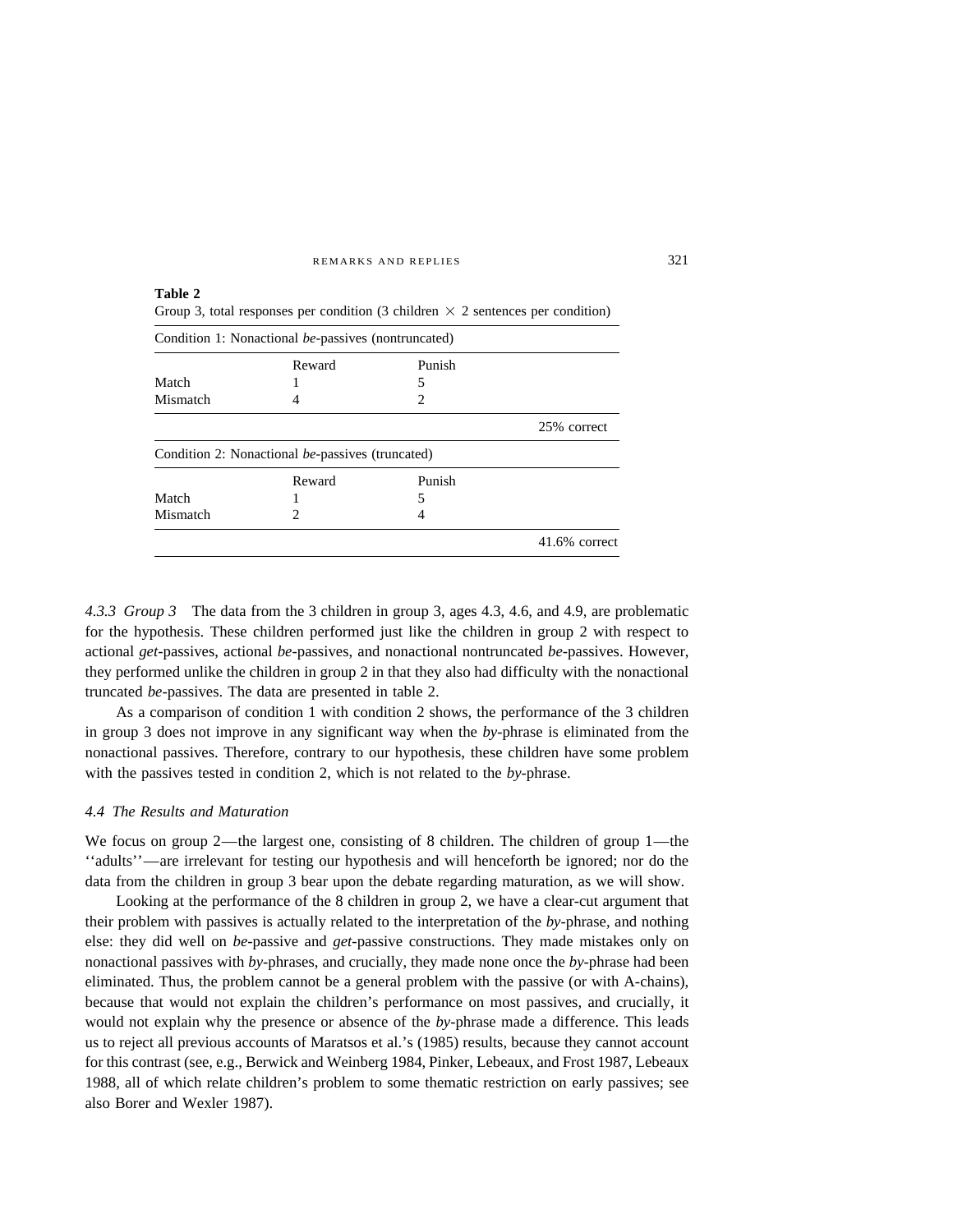Next, consider the results from group 3, the 3 children who also erred on the nonactional truncated passive. Theirs appears to be a different problem, perhaps an additional one. The important point is that whatever this problem may be, it is orthogonal to the debate about the maturation of A-chains. This is so because these children perform well on actional passives, and on *get*passives, which (as we have shown) must be analyzed as containing an A-chain. The source of their errors should be sought elsewhere. We could, though, imagine that their performance points to flaws in our experiment. We could easily conceive of methodological problems that would explain their ''disobedience,'' although these problems all remain speculative. For example, it is possible that these children have a problem with the irregular passive morphology that is used with the particular nonagentive verbs chosen for the experiment (*see*  $\rightarrow$  *seen, hear*  $\rightarrow$  *heard*). Alternatively, it is possible that the children have some Piagetian problem in determining who sees or hears whom. To be more precise, they might have a problem in conceiving of a situation in which one character sees/hears the other but not vice versa (egocentricity).<sup>17</sup>

Be this as it may, it is critical to emphasize that the 8 children in group 2 show that the problem with a nonagentive *by*-phrase is a real one. That is to say, it is clear that there are children whose performance on passives *must* be explained by assuming that they have a problem with nonagentive *by*-phrases and with nothing else. This is clearly so because the only difference between the truncated and nontruncated nonactional passive is the presence or absence of the *by*phrase.

These were all, in our view, sufficient reasons for focusing on group 2 and abstracting away from group 3. It is important to understand, however, that even if we decide not to make this abstraction, there is still one necessary conclusion to be drawn from our experiment: at least some of the children have a problem with nonactional passives resulting from the *by*-phrase. Thus, the experiment shows that Maratsos et al.'s (1985) results cannot be interpreted, as in previous accounts, by means of identifying a general problem with the passive that is not linked to the *by*phrase. Maratsos et al. do not show that the children's problem arises when the *by*-phrase is absent, whereas our experiment gives, at the very least, good reason to believe that it doesn't.<sup>18</sup>

 $17$  An obvious objection to this generalization is that the children did well on the active control. This is the time to ''confess'' to a problem with the methodology of the experiment. The problem is related specifically to the active control. In acting out the stories, it was very hard to convey a situation in which one character sees another without being seen. It is of course possible, for example, to have one character hiding and the other blindfolded. In fact, we used such techniques. The problem was that even the most advanced children (say, those in group 1) found it difficult to infer who was seeing whom and, more importantly in the present context, who wasn't. For this reason, we decided to end the stories with a statement like "A is seeing B but B isn't seeing A." This probably allows the child to get the right answer without understanding the situation. In a sense, this renders our active control for the nonactional passives meaningless. However, this problem affects only the analysis of the data from group 3. For group 2 we can use the trunca

<sup>18</sup> Note that this argument cannot be reversed. That is to say, there is no way to claim that the 3 children in group 3 are the important ones and the 8 children in group 2 should be dismissed by some methodological consideration. The reason is that the data from the two groups differ not only quantitatively but also qualitatively. The data from group 2 lead us to an explanation, whereas the data from group 3 do not. Further, we can think of methodological problems with the experimental results pertaining to group 3 but not with those pertaining to group 2.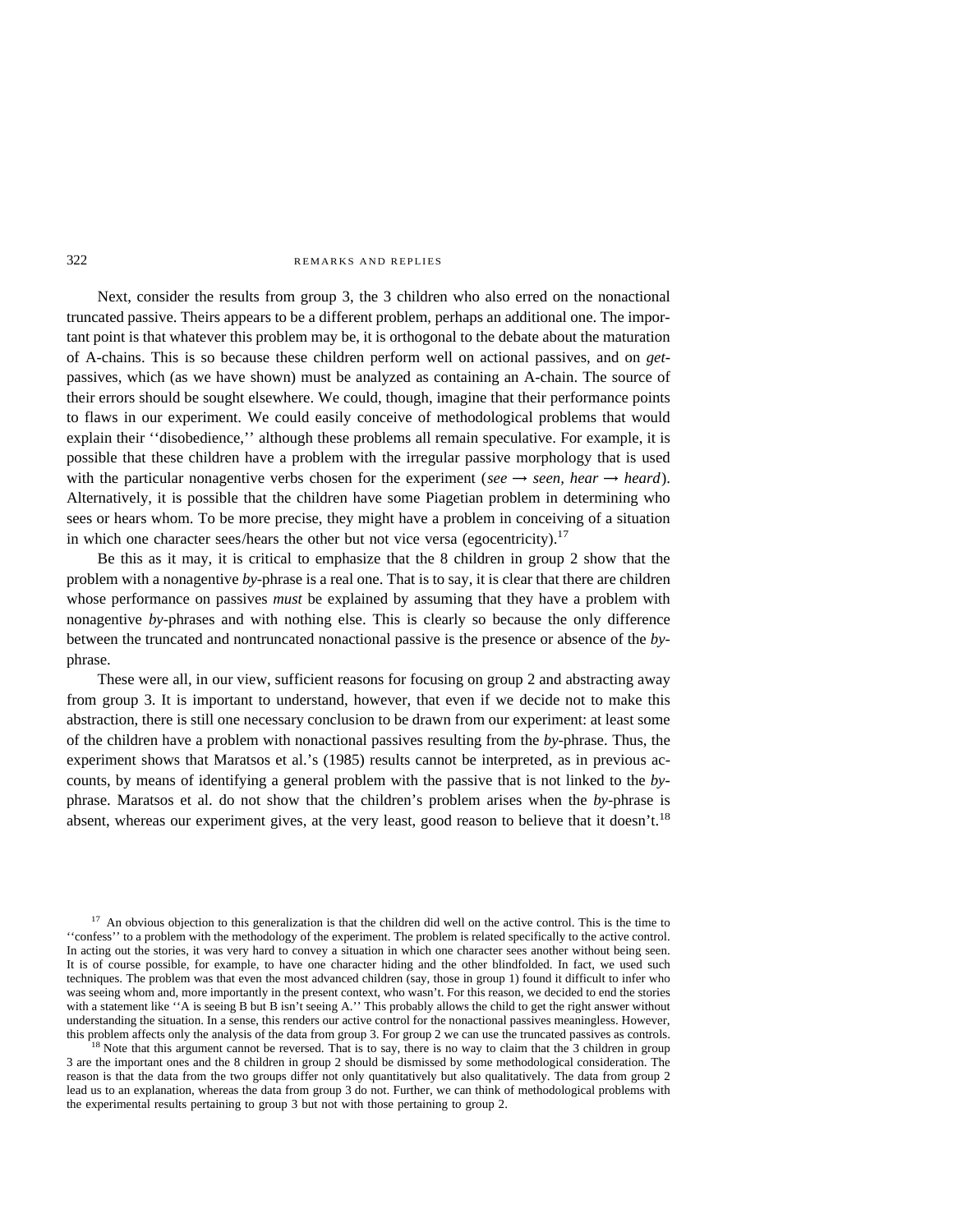#### **5 The Account**

In the previous sections we have presented three arguments against an account of the development of the passive based on the maturation of A-chains. In this section we suggest an alternative account. The data that must be accounted for are (a) that children have a problem only with nonactional passives, and (b) that this problem shows up only when a *by*-phrase is present. The obvious question to ask is what is missing from the child's grammar (or its implementation) to yield this very specific problem. The most straightforward way to deal with this question is to search for a mechanism in the adult grammar that is crucial for the analysis of the constructions that children have problems with. If such a mechanism exists, the most plausible conclusion would be that the ''missing piece'' for the child is crucial for the use of the mechanism in the relevant constructions. Such a conclusion could serve as a partial answer to the question. A complete answer would require determining exactly what the ''missing piece'' is. We begin this section with a partial answer and conclude with two speculations about what the complete answer might be.

What mechanism is necessary for interpreting nonactional passives when the *by-*phrase is present and is not necessary in all other cases? An answer can be found in various accounts of the interpretation of *by-*phrases in passive constructions. It is well established that for the interpretation of some nontruncated passives, there must be a mechanism (which we may call  $\theta$ -transmis $sion$ ) that transfers the external (compositional)  $\theta$ -role of a predicate to the *by*-phrase. However, it has been argued by Rappaport (1983), Jaeggli (1986), and Grimshaw (1990) that  $\theta$ -transmission is not necessary for all nontruncated passives. There is one  $\theta$ -role ("agent" or "affector") that can be assigned directly by the preposition *by* without invoking  $\theta$ -transmission. Only if a different  $\theta$ -role is required does  $\theta$ -transmission need to be invoked. Suppose that the "missing piece" is necessary for making use of  $\theta$ -transmission in passive constructions. It would follow that children will have problems with nonactional passives when the *by*-phrase is present, but not with actional passives or with nonactional truncated passives. Only in nonactional nontruncated passives is  $\theta$ transmission necessary for achieving the adult interpretation. This observation yields a partial answer to the question we have been asking.

Most of this section is devoted to presenting this partial answer in detail. We begin by identifying two properties of  $\theta$ -transmission. The identification of these properties serves as the basis for two arguments that  $\theta$ -transmission is necessary only when a *by*-phrase is nonagentive. After presenting the arguments, we discuss how the conclusion provides the first step toward understanding what the child's ''missing piece'' might be. Finally, we present our speculation about the underlying mechanisms.

# *5.1 Two Properties of θ-Transmission*

Since the first generative grammar studies, it has been known that the *by-*phrase in a passive construction receives the external  $\theta$ -role of the VP. This is demonstrated by the passive sentences in (13) (from Jaeggli 1986:599). In these sentences the interpretation of the *by*-phrases is not limited to a single  $\theta$ -role. Rather, the  $\theta$ -role is determined by the choice of the verb and is identified as its external argument.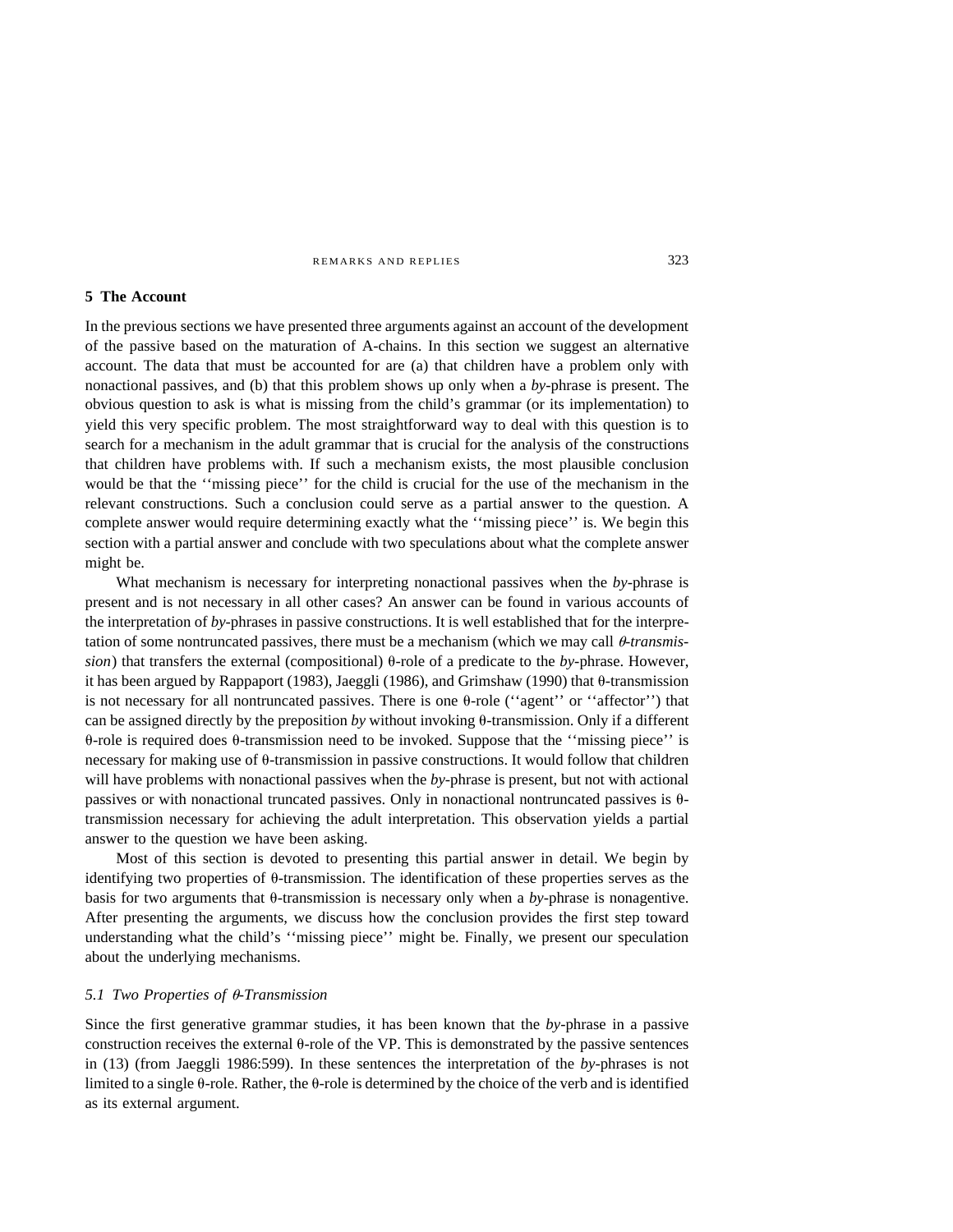| (13) a. Bill was killed by Mary.                           | (agent)  |
|------------------------------------------------------------|----------|
| b. The package was sent by John.                           | (source) |
| c. The letter was received by Bill.                        | (goal)   |
| d. That professor is feared by all students. (experiencer) |          |

This observation has led many to conclude that *by* does not assign the  $\theta$ -role to its complement. Rather, the  $\theta$ -role is assigned by the verb and thus can vary with the verb. Given this, it is tempting to suggest that there exists a mechanism,  $\theta$ -transmission, that transfers the  $\theta$ -role from the logical subject position to the position of the *by-*phrase. This suggestion is supported by Marantz's (1984) observation that the interpretation of the *by-*phrase is compositionally determined by the verb and its logical object, as the sentences in (14) demonstrate.

- (14) a. The ball was thrown by the pitcher.
	- b. The party was thrown by the department.
	- c. Support was thrown behind the candidate by the CIA.

The precise nature of  $\theta$ -transmission has been a topic of much debate (see, e.g., Baker, Johnson, and Roberts 1989, Grimshaw 1990, Lasnik 1988). For the purposes of this article, it will suffice to note two properties of  $\theta$ -transmission, consistent with all approaches. The first property has already been noted:  $\theta$ -transmission is thematically unlimited; the *by*-phrase can bear any  $\theta$ -role (as long as it is the one assigned to the external argument of the predicate in question). The second property, somewhat more controversial, is related to the observation that the external argument of the passive has some implicit realization, even when it is not realized by a *by*-phrase. Consider passive sentences such as (15a), due to Manzini (1983). The logical subject of such passive sentences (in contrast to the logical subject of middle constructions such as (15b)) can control into a purpose clause even though it is not overtly realized by a *by-*phrase. Similarly, the nonovert logical subject in passive constructions such as (16a), due to Jackendoff (1972), can serve as an implicit argument of an *agent-oriented adverb.*

- (15) a. The price was decreased [PRO to help the poor].
	- b. \*The price decreased [PRO to help the poor].
- (16) a. The price was decreased willingly. b. \*The price decreased willingly.

It seems plausible that the availability of  $\theta$ -transmission is related to the implicit presence of the external argument (for the most explicit suggestion along this line, see Baker, Johnson, and Roberts 1989). In particular, it seems plausible that  $\theta$ -transmission involves the transmission of a  $\theta$ -role that is never completely suppressed—that  $\theta$ -transmission is literally  $\theta$ -transmission. Our two assumptions are repeated in (17).

- (17) a.  $\theta$ -transmission is thematically unlimited.
	- b.  $\theta$ -transmission involves the transmission of a  $\theta$ -role that is otherwise realized by an implicit argument.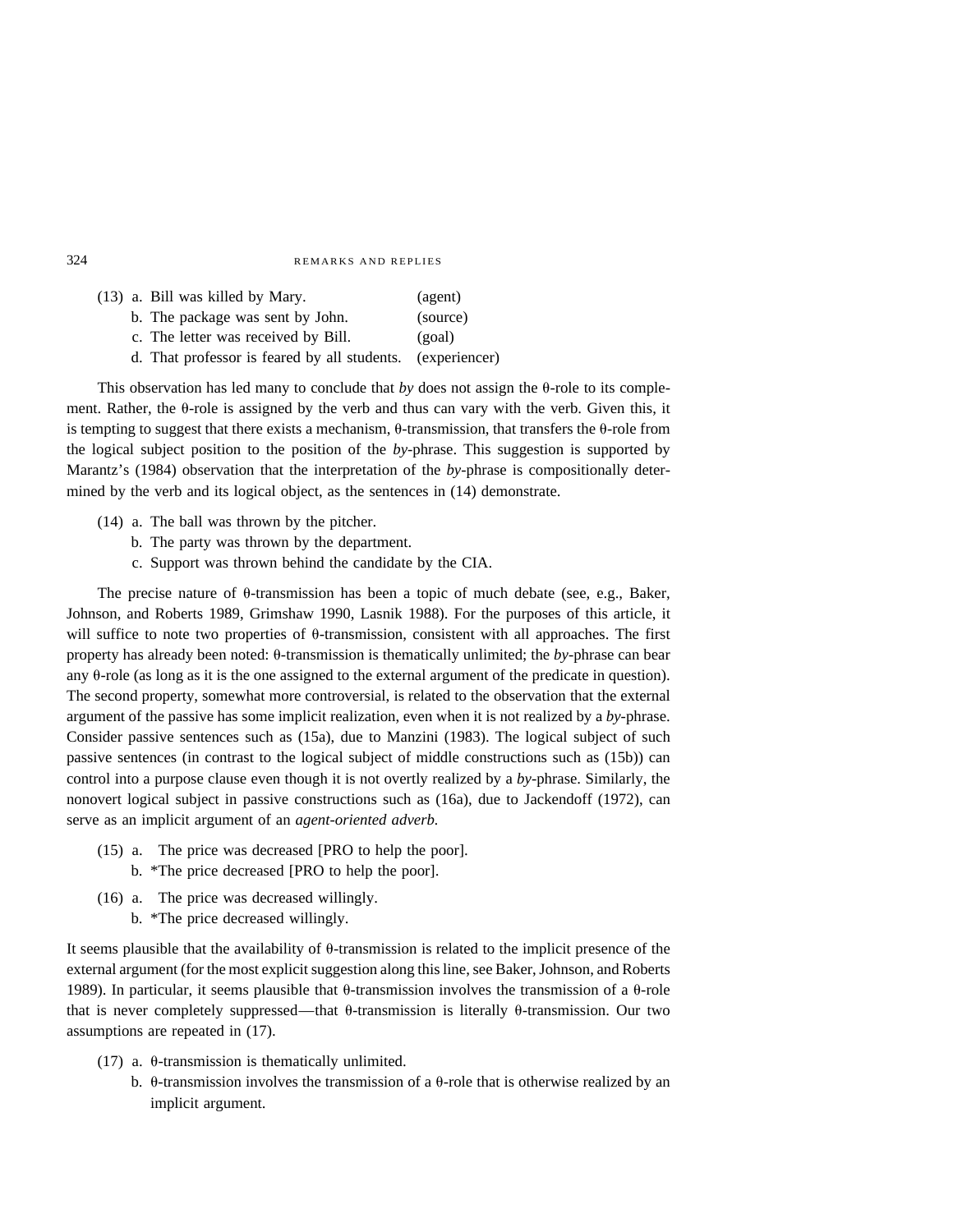# 5.2 Affector By-Phrases Can Receive a θ-Role without θ-Transmission

The observation that the interpretation of the  $by$ -phrase is not limited to a single  $\theta$ -role and is determined by the thematic properties of the predicate indicates the existence of a mechanism that assigns the external  $\theta$ -role of the VP to the *by*-phrase. Ideally, this would be the only way for a  $\theta$ -role to be assigned to the oblique object. The evidence, however, suggests otherwise. As argued by Rappaport (1983), Jaeggli (1986), and Grimshaw (1990), there are reasons to believe that in certain circumstances the  $\theta$ -role that *by* assigns to its complement is determined not by the predicate but by the semantic properties of the preposition *by* itself. We would thus expect that in cases where the special mechanism for  $\theta$ -transmission is for some reason unavailable, *by* would be responsible for assigning the  $\theta$ -role. In such cases the role of the complement to this preposition would be determined independently of the properties of the verb, most likely, limited to a single  $\theta$ -role determined by the semantics of *by*. Our account of children's performance on nonactional passives will be based on this. First, however, we must outline the properties of *by* as an independent  $\theta$ -role assigner.

The argument that *by* is an independent  $\theta$ -role assigner is based on the observation that *by*phrases in verbal passives are different from *by-*phrases in nominals. Whereas verbal *by-*phrases receive the  $\theta$ -role of the external argument, nominal *by*-phrases are thematically limited; they can only be interpreted as agents (18), instruments (19), or creators/possessors (20). In other words, the object of *by* must be the *affector.* Critically, nominal *by-*phrases cannot be assigned any other  $\theta$ -role (21). To put this another way, (18)–(20) show that an affector *by*-phrase is licensed both in verbal passives and in nominals. By contrast, (21) shows that a nonaffector *by-*phrase is licensed in verbal passives, but, crucially, not in nominals. ((18b) is from Grimshaw 1990:137, (80b), and (21a–c) are from Jaeggli 1986:606, (43)–(44), (46), cited from Jackendoff 1977.)

- (18) a. The refugees were imprisoned by the government.
	- b. the imprisonment of refugees by the government
- (19) a. The city was destroyed by lightning. b. the destruction of the city by lightning
- (20) a. a book/article/painting by John b. CK1 by Calvin Klein
- (21) a. i. The package was received by John.
	- ii. the receipt of the package (\*by John)
	- b. i. Harry was feared by John.
		- ii. the fear of Harry (\*by John)
	- c. i. Mary was respected by John.
		- ii. the respect for Mary (\*by John)

Suppose we attempt to account for these facts through  $\theta$ -transmission and the properties of the preposition *by*. The grammaticality contrast between the nominals in  $(18)$ – $(20)$  and those in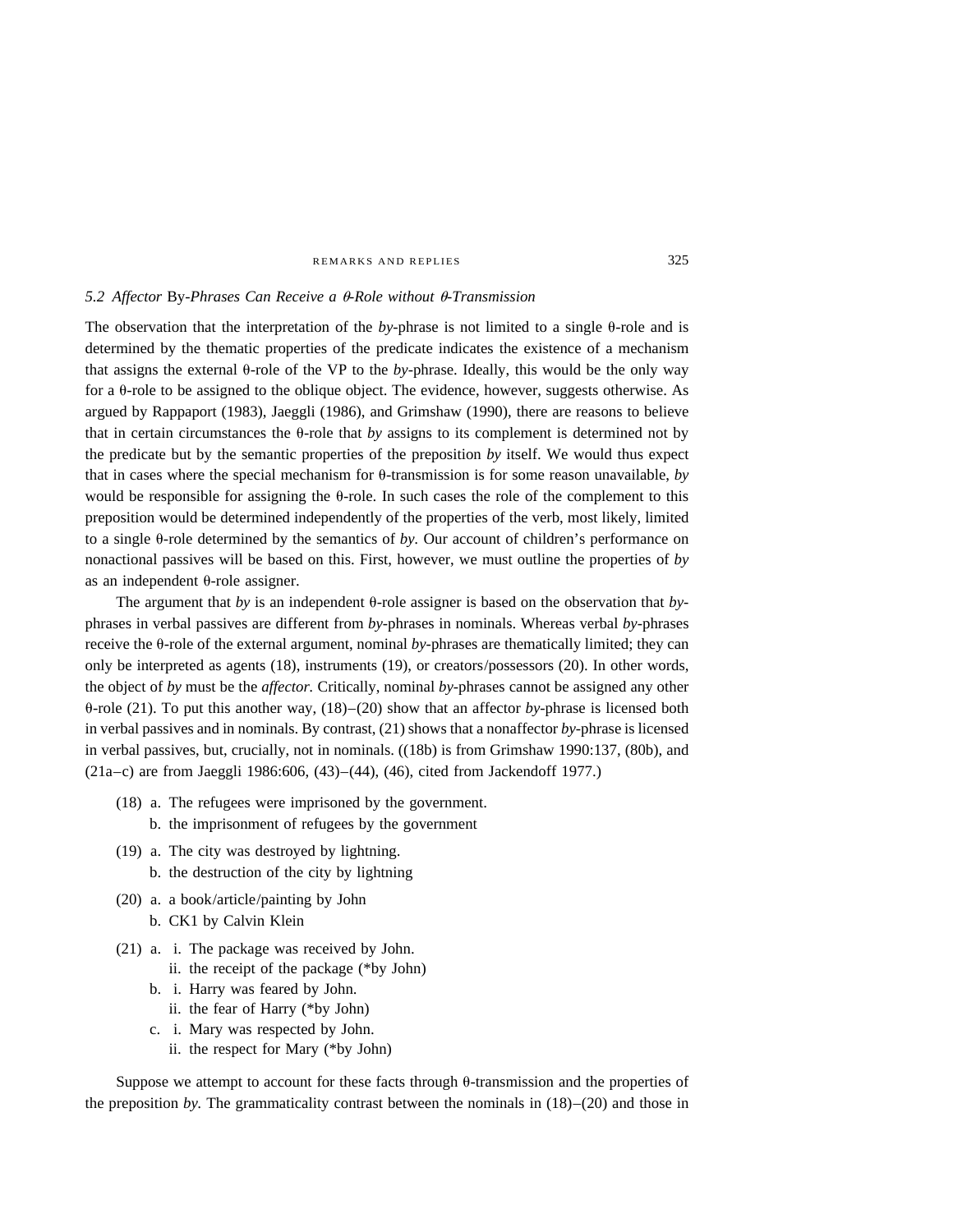(21) is explained through two assumptions: that  $\theta$ -transmission cannot take place in nominals,<sup>19</sup> and that *by* has certain semantic properties that allow it to assign an affector  $\theta$ -role to its complement. The facts then follow. In all the nominals,  $\theta$ -transmission is blocked. The examples in (18)–(20) are grammatical because an affector role is assigned directly to the oblique objects. In (21), however, where an affector role is inconsistent with the semantic requirements of the predicate, such assignment is not possible; it creates an incoherent thematic representation, resulting in unacceptability. The difference between verbal passives and passive nominals with respect to the  $by$ -phrase is that whereas in the former the  $by$ -phrase can be interpreted through  $\theta$ -transmission, with no thematic restrictions, in the latter  $\theta$ -transmission is not an option. The only way to interpret the *by*-phrase is through independent  $\theta$ -role assignment by the preposition *by*, and the only role that can be assigned is affector. In fact, the nominals in (20) further underscore this point. Specifically, although the *by*-phrase is definitely not interpreted by  $\theta$ -transmission (since there is no suppressed u-role to transmit), an interpretation is nevertheless possible. This shows decisively that *by*-phrases can be interpreted independently of the availability of  $\theta$ -transmission.

# *5.3 Further Evidence*

We have shown that in nominals a *by*-phrase can receive an affector  $\theta$ -role without the process of  $\theta$ -transmission. From this we have concluded that the complement of *by* can *always* receive an affector  $\theta$ -role without  $\theta$ -transmission and that an affector *by*-phrase in a verbal passive is therefore ambiguous. This conclusion is the natural one to make; if there is a way for *by* to assign an affector role to its complement in nominals, there is no reason to believe that it will not be able to do so in verbal passives. Nevertheless, the conclusion is not necessary. Though highly speculative, it is conceivable that the assignment of an agentive role by *by* somehow depends on a nominal environment. In this section we present direct arguments that our conclusion, although not strictly necessary, in fact holds; *by* can assign an affector  $\theta$ -role to its complement in verbal environments as well as nominal ones.

The argument in the case of nominals (presented in section 5.2) was based on the first property attributed to  $\theta$ -transmission, namely, that it is thematically unrestricted (17a). The argument in the case of verbal passives will be based on the second property, namely, that  $\theta$ -transmission involves the transmission of a  $\theta$ -role that is otherwise realized by an implicit argument (17b). Given this property, *get-*passive constructions will demonstrate that, in verbal environments as well, a *by*-phrase can be interpreted independently of  $\theta$ -transmission. In these constructions, as we will show, a *by*-phrase is licensed although there is no implicit external argument.

Consider the difference between *be*- and *get*-passives, exemplified in  $(22)$ – $(26)$ .<sup>20</sup>

<sup>&</sup>lt;sup>19</sup> This assumption receives a natural explanation in Jaeggli 1986. The basic idea is that the availability of  $\theta$ transmission is crucially linked to the existence of a passive morphology. Nominals lack the passive morphology, and therefore 0-transmission is impossible. For an alternative explanation, see Grimshaw 1990.<br><sup>20</sup> The *be*-passives in (22)–(25) are taken from Baker 1988. The contrast in (26) is cited in Lasnik and Fiengo 1974.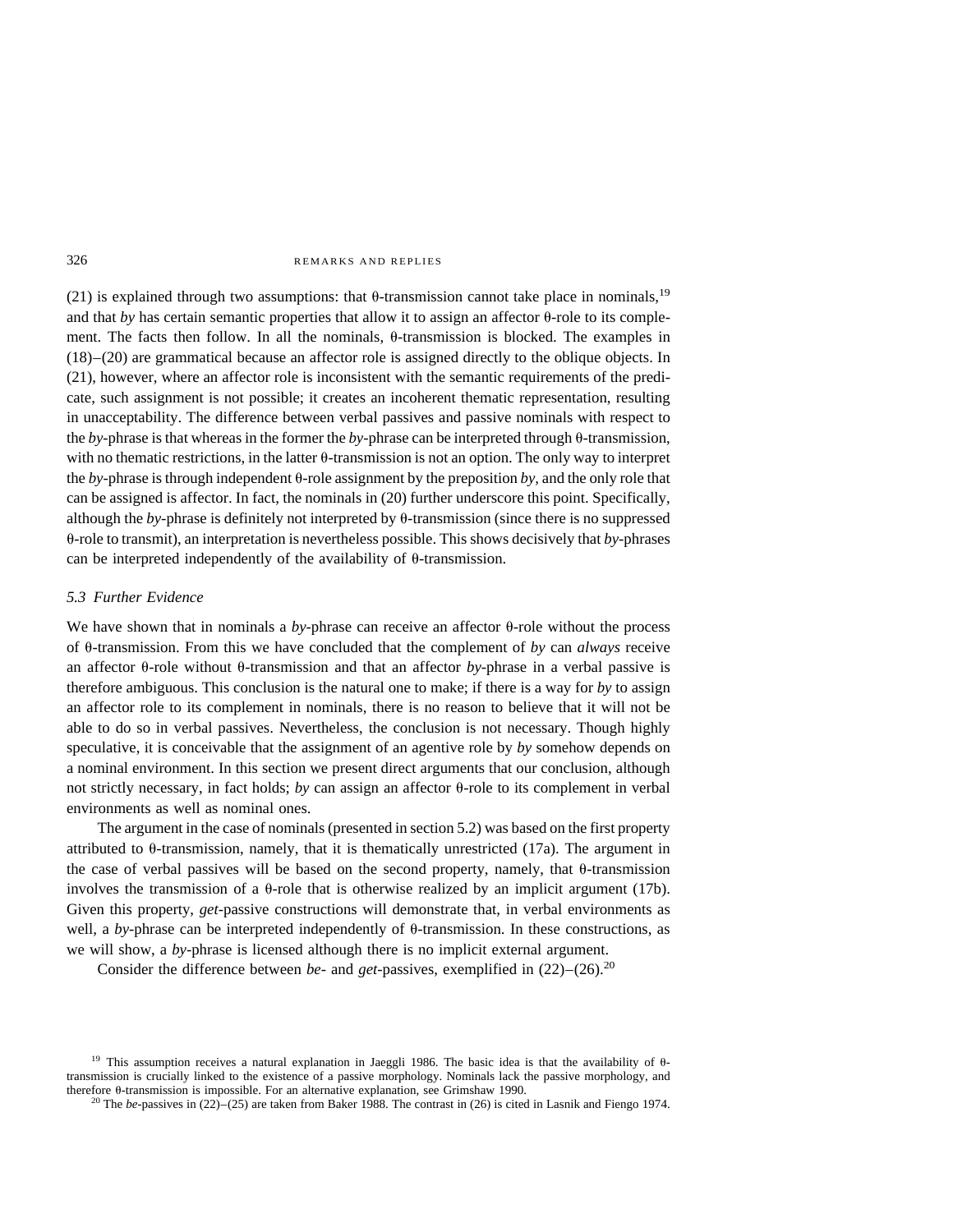- (22) a. The ship was sunk [PRO to collect insurance money]. b. \*The ship got sunk [PRO to collect insurance money]. c. The ship got sunk [for John to collect insurance money].
- (23) a. It was decided [PRO to leave].
	- b. \*It (finally) got decided [PRO to leave].
	- c. It (finally) got decided [that John should leave].
- (24) a. The food was served kneeling. b. \*The food (finally) got served kneeling.
- (25) a. Food should never be served only for oneself. b. \*Food should never get served only for oneself.
- (26) a. The book was torn on purpose. b. \*The book got torn on purpose.

In (22a) PRO is controlled by the external argument of a *be*-passive. Under the assumption that such control depends on the presence of a controller, we conclude that in *be*-passives the external argument of the VP is not suppressed and has some grammatical realization. (22b) shows that such control is impossible in *get-*passives. (22c) demonstrates that *get-*passives can license purpose clauses and that the problem with (22b) is related specifically to control. (23a) shows that the external argument of a VP in a *be*-passive can also control a PRO in the complement of V. (23b) shows that such control is impossible with a *get-*passive. (23c) demonstrates that the problem does not lie with the construction in general but is specifically related to the presence of PRO. In (24a) the agent of the event exerts control into the subject of *kneeling.* Again, as (24b) shows, such control is impossible with a *get-*passive. (25) demonstrates that the external argument of the VP can serve as an antecedent for an anaphor in a *be-* but not in a *get*-passive, and (26), that *on purpose* can be predicated of the external argument in a *be-* but not in a *get-*passive.

The contrasts in (22)–(26) all lead to the same conclusion: in *get-*passives, unlike in *be*passives, the external argument of the VP has no implicit realization. Therefore, *get-*passives, unlike *be*-passives, contain no syntactic item that can control PRO, bind a reflexive, or be predicated of by *on purpose.*

Nevertheless, *get*-passives can license *by*-phrases, as shown by the sentences in (27). Given the assumption that  $\theta$ -transmission depends on the existence of an implicit external argument, we must conclude that *by*-phrases can be licensed in *get*-passives independently of  $\theta$ -transmission. In other words, *by* in a *get*-passive (just as in a nominal) assigns a  $\theta$ -role to its complement independently of  $\theta$ -transmission.<sup>21,22</sup>

<sup>&</sup>lt;sup>21</sup> We would like to show that the  $\theta$ -role that *by* assigns is limited in *get*-passives in the same way that it is in nominals. In other words, we would like to show that the *by-*phrase in a *get-*passive must be an affector. Unfortunately, it is impossible to show this. Although the *get-*passives in (i) are just as bad as the nominals in (21), their unacceptability is probably independent of the *by*-phrase. There seems to be an independent condition that rules out nonagentive *get*passives, thus not allowing the thematic properties of the *by*-phrase to be revealed.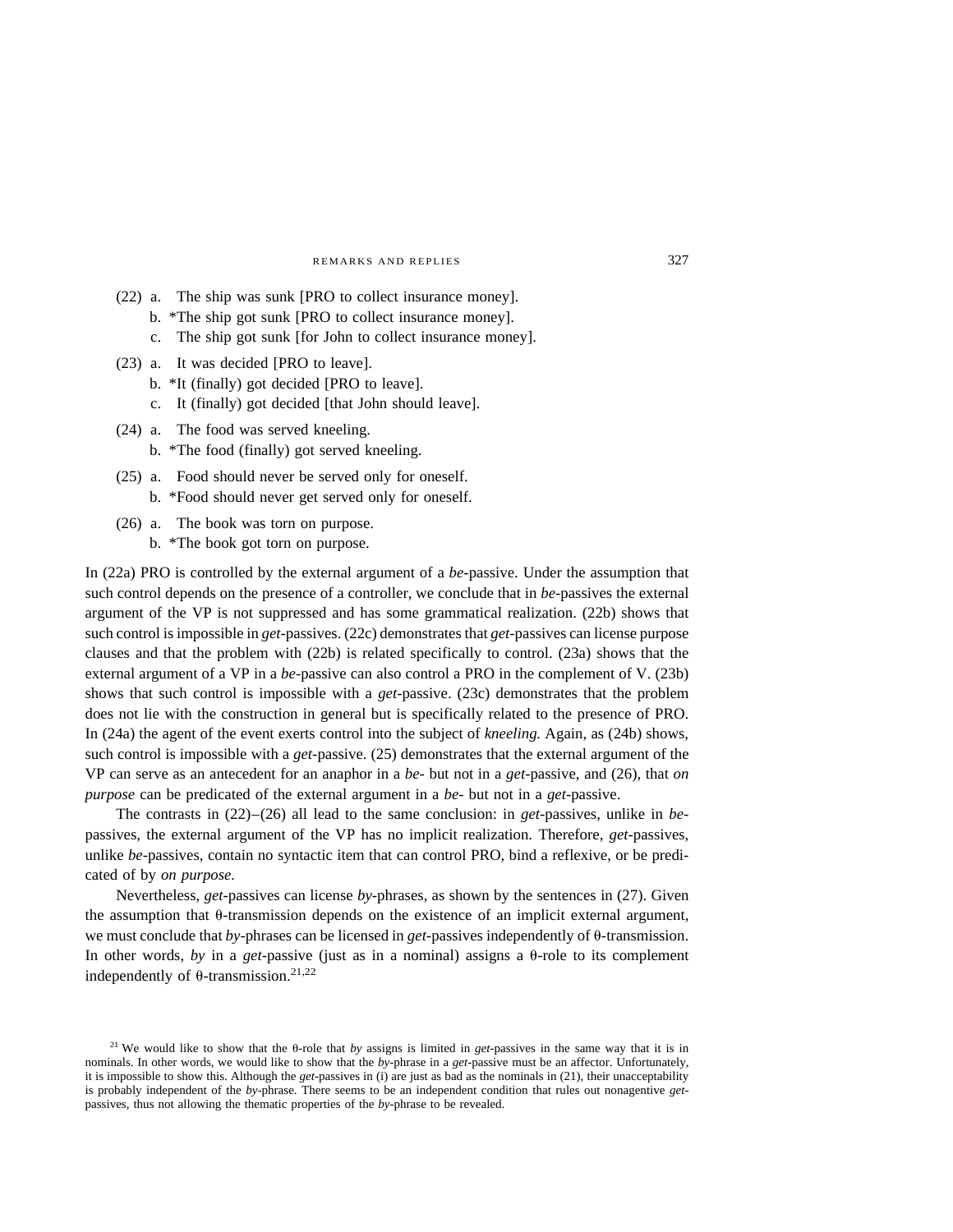# (27) a. John got pushed by Mary. b. John got killed by Mary.

### *5.4 The Children's Problem*

We begin by summarizing our main observations. We have shown that children both produce and comprehend constructions involving A-chains: nontruncated *get-*passives, actional nontruncated *be-*passives, and nonactional truncated *be-*passives. These results cannot be explained by the Maturation Hypothesis regarding A-chains, whether strong or relaxed. We have also observed that children fail in comprehension tasks involving nontruncated nonactional passives. These results lead us to focus on the *by-*phrase of nonactional passives. In sections 5.1–5.3 we have isolated a property that can help to distinguish these *by*-phrases from the *by-*phrases associated with actional verbs. We have shown that nonaffector *by*-phrases can be interpreted only through u-transmission whereas affector *by*-phrases can also be interpreted independently of this process. A *by*-phrase associated with a nonactional verb cannot be interpreted with an affector  $\theta$ -role; therefore, it must be interpreted by  $\theta$ -transmission. We are led to conclude that children fail in interpreting passives only when the process of  $\theta$ -transmission is mandatory—only in passives with *by-*phrases that are not affectors. On the other hand, children have no problem with actional  $be$ -passives or with *get*-passives, because in both constructions direct  $\theta$ -role assignment can obviate the need for the grammatical process.

We would like to assume, then, that in interpreting passive constructions children cannot appeal to the process that transmits the external  $\theta$ -role to the *by*-phrase, and we would like to conclude that this is the reason for their difficulty with nonagentive passives. Yet this conclusion may seem unwarranted. One might argue that incomplete representations do not guarantee poor performance. More specifically, one might claim that although children cannot interpret the *by*phrase, their ability to interpret the subject should be sufficient for them to get at the correct interpretation (either by ignoring the  $by$ -phrase or by inferring its  $\theta$ -role). However, this is not a necessary conclusion. Moreover, the experimental data from nonagentive passives clearly disconfirm it, showing that children cannot disregard the *by*-phrase or overcome their deficiency. These data show that children fail in interpreting nontruncated nonagentive passives although their interpretation of the truncated ones is perfect. (See Grodzinsky 1990 for a similar argument in a different context.) $^{23}$ 

<sup>(</sup>i) a. \*The package got received by John.

b. \*Harry got feared by John.

c. \*Mary got respected by John.

<sup>&</sup>lt;sup>22</sup> An *LI* reviewer suggests an explanation for the fact that in *get*-passives  $\theta$ -transmission seems to be unavailable. The basic idea is that  $\theta$ -transmission is in principle available. The participle *can* in principle transmit its external  $\theta$ -role to the *by*-phrase. However, the *by*-phrase in *get*-passives tends to be attached too far away to receive the transmitted  $\theta$ role (it is attached to *get* rather than to the participle). This suggestion, if correct, does not affect our conclusion that *by* can assign certain  $\theta$ -roles independent of  $\theta$ -transmission.<br><sup>23</sup> We argue that children cannot disregard a *by*-phrase in a passive, despite the unavailability of normal  $\theta$ -transmission

mechanisms. Similarly, Grodzinsky argues that aphasics cannot disregard the subject of a passive despite disruptions to chains that prevent the internal  $\theta$ -role from being transmitted to the subject.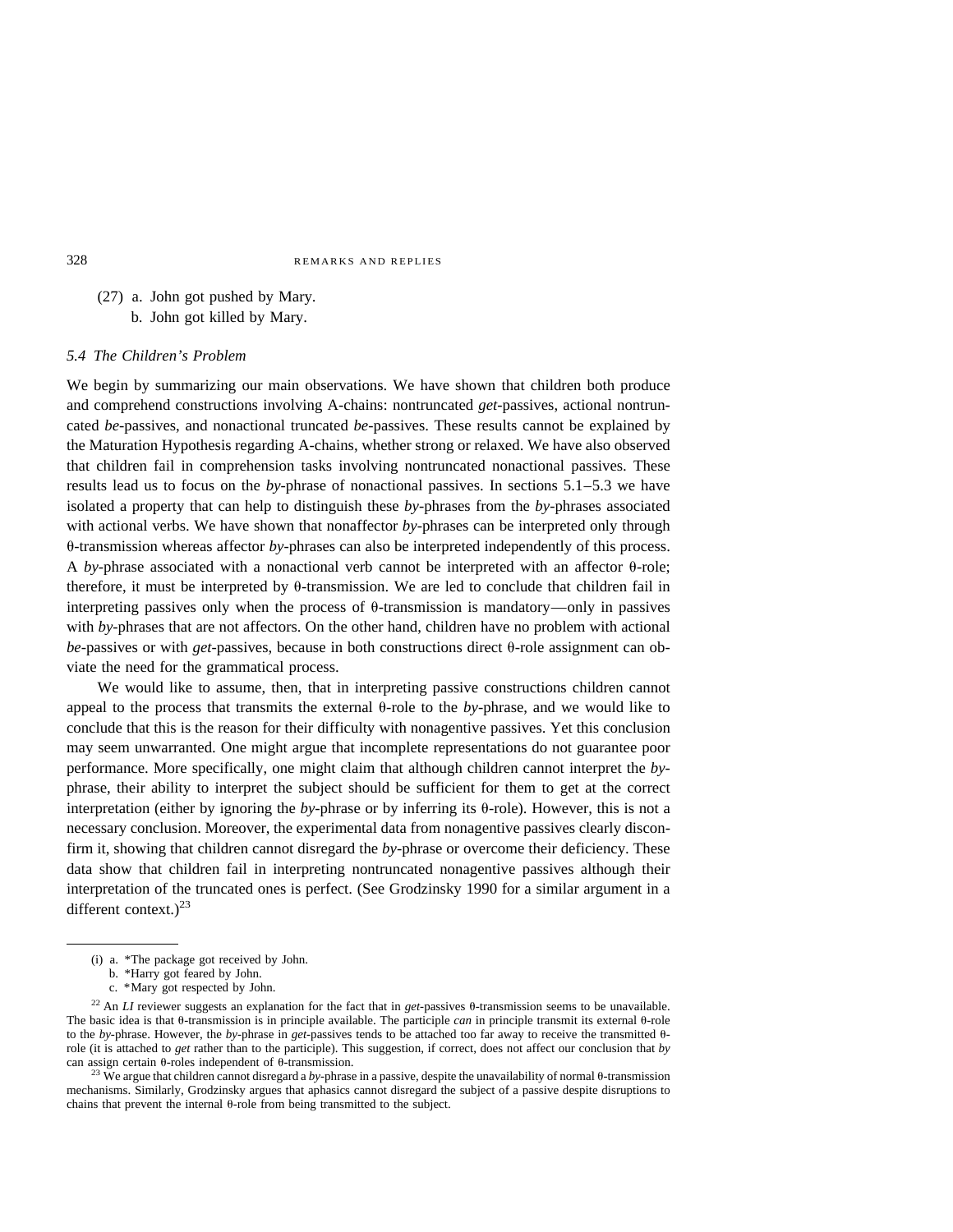We are led to conclude that an inability to interpret the *by*-phrase in nonagentive passives is the reason for the observed poor performance. We suggest that because children cannot assign the compositional  $\theta$ -role to the *by*-phrase through  $\theta$ -transmission, *by* must assign an affector  $\theta$ role to its complement. However, such a role is inconsistent with the thematic structure of the nonactional predicate and the resulting thematic representation is therefore incoherent. This incoherence makes semantic interpretation impossible. Indeed, the children performed at chance, and in many cases they explicitly commented that they did not know what the test sentence meant.

This conclusion leads us to predict that children should have no problem in interpreting passive nominals of all kinds. Testing children's comprehension of these constructions may prove very difficult, yet if it is possible, their performance should be adultlike, because the interpretation of  $by$ -phrases in nominals is independent of  $\theta$ -transmission. In addition, this account allows us to explain the data presented by Demuth (1989). Demuth shows that the spontaneous speech of Sesotho-speaking children around the age of 3 includes nontruncated passives. This presents a problem for the Maturation Hypothesis. As Demuth notes, Sesotho passives exhibit no ambiguity between a stative-adjectival and an eventive reading. Thus, there is no way for a maturationalist to claim that the child's passives are actually adjectival. On the other hand, Demuth's data present no problem for our account. All of the children's utterances that she reports are actional passives. There are no nonactional nontruncated passives, thus no evidence for compositional  $\theta$ -role assignment to the *by*-phrase.<sup>24</sup>

We have managed to zero in on the locus of children's problem with passive constructions. In other words, we have provided a partial answer to our question. Of course, we would like to be able to give a complete answer; that is, we would like to be able to determine exactly what is missing from the child's system. At this point, we can only speculate. In principle, there are two possibilities: either the problem relates to the operation that transfers the subject's  $\theta$ -role to

<sup>24</sup> At this point there is one fact that our account fails to capture. Specifically, Spanish poses a problem for our account, although not the same kind of problem that it poses for the RMH. Namely, whereas Borer and Wexler's (1997) account incorrectly predicts children's performance to differ on passives with pre- and postverbal subjects in Spanish (see section 3), ours cannot handle Pierce's (1992) finding that Spanish-speaking children fail in comprehending nontruncated passives even when the predicate is actional (this was pointed out to us by an *LI* reviewer).

If this result is reliable, it is—to the best of our knowledge—the first indication of a clear crosslinguistic difference in the acquisition of the passive. As far as we can see, an explanation of such a crosslinguistic difference would have to rely on some property that distinguishes the relevant languages. A plausible candidate for the distinguishing property might come from a lexical direction. Suppose that *by* in Spanish differed from its English counterparts in that it could not assign a  $\theta$ -role independently of  $\theta$ -transmission. If this were the case, Spanish-speaking children would not be able to assign a θ-role to any *by*-phrase, and this inability might in turn lead to failure on all nontruncated passives.

Preliminary evidence that this is the case can be found in an observation reported by Grimshaw (1990:56, attributed to Esther Torrego (personal communication)) that nominals such as those in (ia) are ungrammatical in Spanish, (ib). This would be expected if the preposition by in Spanish ( $por$ ) could not assign an affector  $\theta$ -role to its complement. By in English is ambiguous between a semantically contentful preposition that can assign a  $\theta$ -role on its own and a semantically empty preposition the maximal projection of which is interpreted by  $\theta$ -transmission. The Spanish *por* is unambiguous and must be interpreted through  $\theta$ -transmission. The semantically contentful preposition in Spanish has a different phonological realization, *de* (ic).

(i) a. a book by Chomsky

b. \*un libro por Chomsky

c. un libro de Chomsky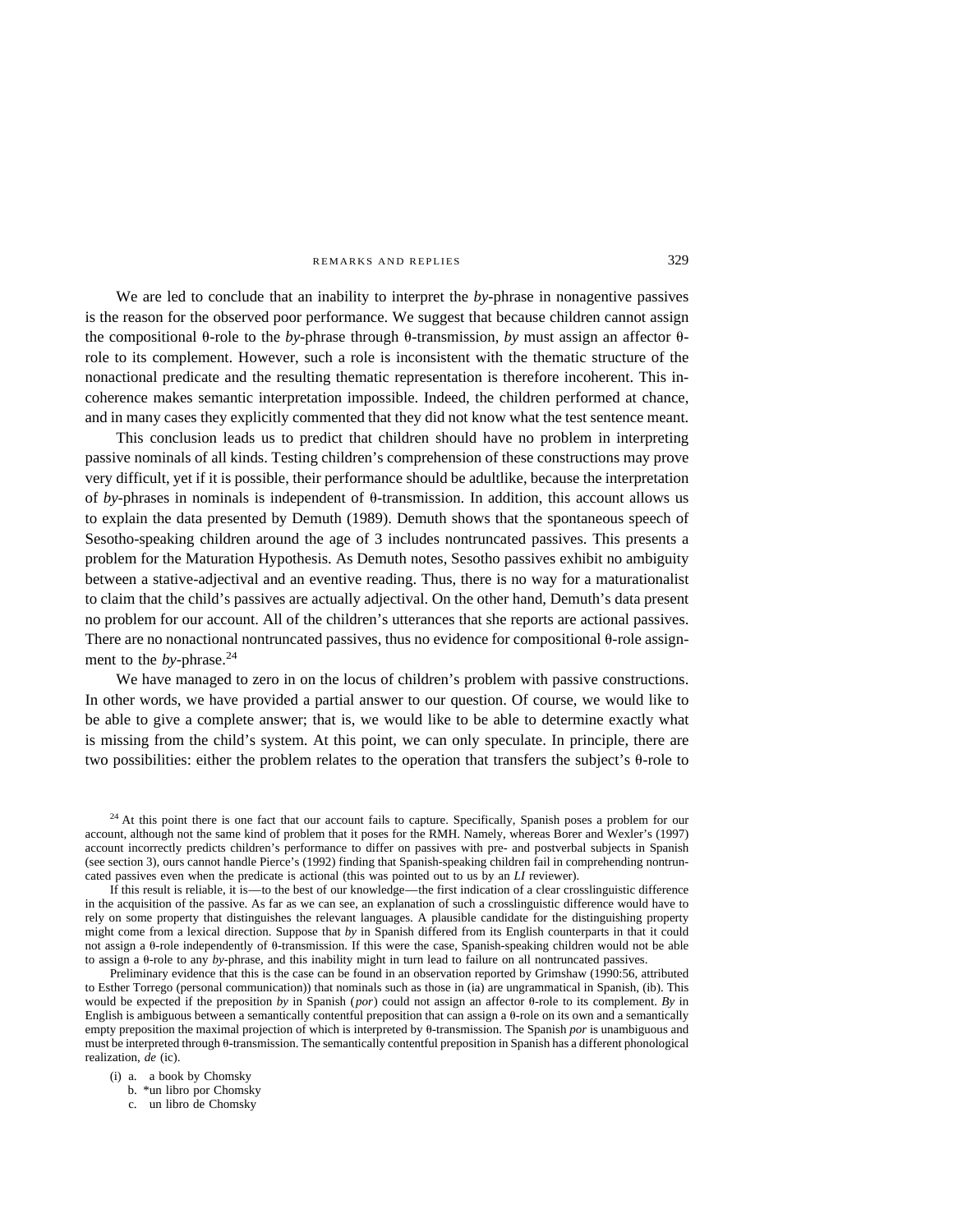the *by*-phrase (with  $\theta$ -transmission) or it relates to the application of this operation in the particular environment of a passive construction.

We are aware of no conclusive empirical evidence that could distinguish the two options. The first option might seem more general. However, it seems to us that the second might turn out to be a consequence of a broader and more interesting generalization. It may be that  $\theta$ transmission is not problematic in itself. Rather, it is problematic only when it adds up to something that requires a heavy parsing load. Assume that  $\theta$ -transmission involves a dependency similar to the one that is created through movement. If this is the case, it is conceivable that children cannot handle certain syntactic representations containing more than one dependency. More specifically, it is possible that when a representation contains a double dependency, the processing load might exceed the children's capacity. This appears to be too strong, however: children can handle object extractions (which, assuming the ISH, involve a double dependency). It seems that we would need to distinguish different types of double dependencies. It is possible that children have problems only with crossing dependencies.<sup>25</sup>

This would distinguish object extractions, which involve nesting, from passives, which involve crossing—the passive morphology that is the antecedent of the *by-*phrase intervenes between the trace and its antecedent. It might also turn out that the double dependencies that are hard for children include the double dependencies that are created in sentences involving multiple quantification. Several investigators have looked at children's comprehension of such structures (Philip 1991, 1992, Crain et al. 1996). Although the results are inconclusive, children do appear to have problems in this area. $^{26}$ 

#### **References**

- Babyonyshev, Masha, Ron Fein, Jennifer Ganger, David Pesetsky, Kenneth Wexler, and Sergey Avrutin. 1995. Maturation of A-chains: Evidence from Russian. Paper presented at the 20th Boston University Conference on Language Development, Boston.
- Baker, Mark. 1988. *Incorporation.* Chicago: University of Chicago Press.
- Baker, Mark, Kyle Johnson, and Ian Roberts. 1989. Passive arguments raised. *Linguistic Inquiry* 20:219–251.
- Belletti, Adriana. 1982. Morphological passives and pro-drop: The impersonal construction in Italian. *Journal of Linguistic Research* 2:1–34.
- Berwick, Robert, and Amy Weinberg. 1984. *The grammatical basis of linguistic performance.* Cambridge, Mass.: MIT Press.
- Borer, Hagit, and Kenneth Wexler. 1987. The maturation of syntax. In *Parameter setting,* ed. Thomas Roeper and Edwin Williams, 123–172. Dordrecht: Reidel.

<sup>&</sup>lt;sup>25</sup> Note that this proposal, in contrast to the previous alternative, would depend on an analysis of postverbal passives in Spanish that assumes LF movement and a crossing dependency at this level.<br><sup>26</sup> Crain et al. (1996) have attempted to show that the problems Philip has observed result from experimental design

flaws. Although we believe that in some cases Crain et al. are right, the children in their own studies still had problems in interpreting certain types of quantificational structures (e.g., certain structures involving universal quantifiers in object position; see their section 9.4). Moreover, their ''plausible denial'' account of children's failures does not explain the minimal pair of results in Philip's studies, in which children failed in comprehension on structures containing an object quantifier, yet at the same time succeeded when the quantifier was replaced by an incorporated noun, with roughly the same interpretation. (See Crain et al. 1996:118–119.)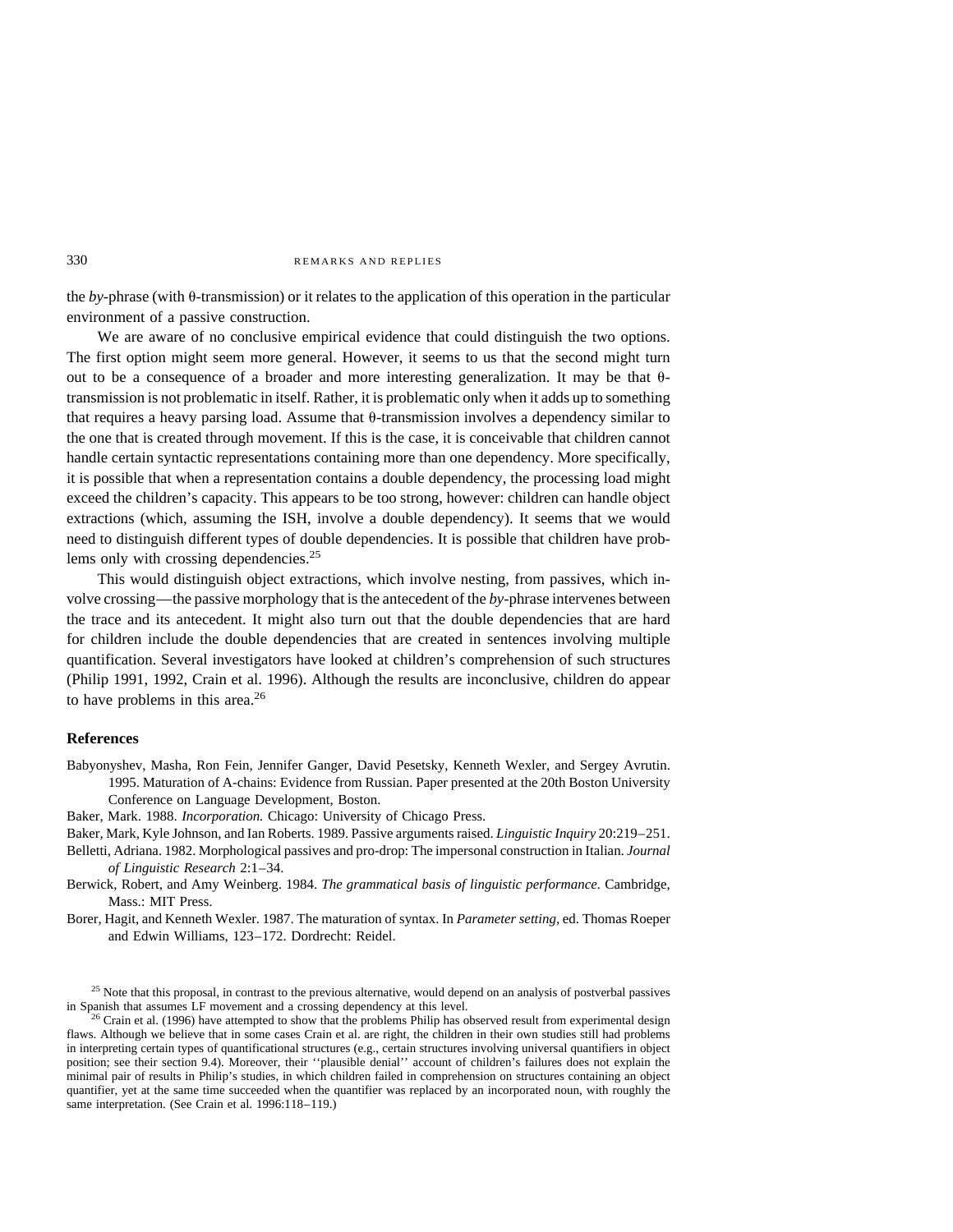- Borer, Hagit, and Kenneth Wexler. 1992. Bi-unique relations and the maturation of grammatical principles. *Natural Language & Linguistic Theory* 10:147–189.
- Chomsky, Noam. 1981. *Lectures on government and binding.* Dordrecht: Foris.
- Chomsky, Noam. 1986. *Knowledge of language: Its nature, origin, and use.* New York: Praeger.
- Chomsky, Noam. 1991. Some notes on economy of derivation and representation. In *Principles and parameters in comparative grammar,* ed. Robert Freidin, 417–454. Cambridge, Mass.: MIT Press.
- Chomsky, Noam. 1993. A minimalist program for linguistic theory. In *The view from Building 20: Essays in linguistics in honor of Sylvain Bromberger,* ed. Kenneth Hale and Samuel Jay Keyser, 1–52. Cambridge, Mass.: MIT Press.
- Chomsky, Noam, and Howard Lasnik. 1993. The theory of principles and parameters. In *Syntax: An international handbook of contemporary research,* ed. Joachim Jacobs, Arnim von Stechow, Wolfgang Sternefeld, and Theo Vennemann, 506–569. Berlin: Walter de Gruyter.
- Crain, Stephen. 1991. Language acquisition in the absence of experience. *Behavioral and Brain Sciences* 14:597–650.
- Crain, Stephen, and Janet Dean Fodor. 1989. Competence and performance in child language. In *Haskins Laboratories report on speech research*, SR-99/100, 118–136. New Haven, Conn.
- Crain, Stephen, and Cecile McKee. 1986. The acquisition of structural restrictions on anaphora. In *Proceedings of NELS 16,* 94–110. GLSA, University of Massachusetts, Amherst.
- Crain, Stephen, Rosalind Thornton, Carole Boster, Laura Conway, Diane Lillo-Martin, and Elaine Woodams. 1996. Quantification without qualification. *Language Acquisition* 5:83–153.
- Crain, Stephen, Rosalind Thornton, and Kumiko Murasugi. 1987. Capturing the evasive passive. Paper presented at the 12th Annual Boston University Conference on Language Development, Boston.

Demuth, Katherine. 1989. Maturation and acquisition of Sesotho passive. *Lingua* 65:56–81.

- Fox, Danny, and Yosef Grodzinsky. 1992. A-chains in children's passive and *get* as an unaccusative (raising) verb. Paper presented at the 17th Annual Boston University Conference on Language Development, Boston.
- Fox, Danny, Yosef Grodzinsky, and Stephen Crain. 1995. An experimental study of children's passive. In *MIT working papers in linguistics 26: Papers on language processing and acquisition,* 249–264. MITWPL, Department of Linguistics and Philosophy, MIT, Cambridge, Mass.
- Grimshaw, Jane. 1990. *Argument structure.* Cambridge, Mass.: MIT Press.
- Grodzinsky, Yosef. 1990. *Theoretical perspectives on language deficits.* Cambridge, Mass.: MIT Press.
- Haegeman, Liliane. 1985. The *get-*passive and Burzio's Generalization. *Lingua* 66:53–77.
- Hoekstra, Teun. 1990. Markedness and growth. In *Logical issues in language acquisition,* ed. Iggy M. Roca, 63–83. Dordrecht: Foris.
- Jackendoff, Ray. 1972. *Semantic interpretation in generative grammar.* Cambridge, Mass.: MIT Press.
- Jackendoff, Ray. 1977.  $\bar{X}$  *syntax: A study of phrase structure.* Cambridge, Mass.: MIT Press.
- Jaeggli, Osvaldo. 1986. Passive. *Linguistic Inquiry* 17:587–622.
- Kitagawa, Yoshihisa. 1986. Subjects in Japanese and English. Doctoral dissertation, University of Massachusetts, Amherst.
- Koopman, Hilda, and Dominique Sportiche. 1991. The position of subjects. *Lingua* 85:211–259.
- Kuroda, S.-Y. 1988. Whether we agree or not: A comparative syntax of English and Japanese. *Lingvisticæ Investigationes* 21:1–46.
- Lasnik, Howard. 1988. Subjects and the Theta Criterion. *Natural Language & Linguistic Theory* 6:1–18. Lasnik, Howard, and Robert Fiengo. 1974. Complement object deletion. *Linguistic Inquiry* 5:535–571. Lebeaux, David. 1988. The feature  $[+a$ ffected] and the formation of the passive. In *Syntax and semantics*
- *21: Thematic relations,* ed. Wendy Wilkins, 243–261. New York: Academic Press. Manzini, Maria Rita. 1983. On control and control theory. *Linguistic Inquiry* 14:421–446.
- Marantz, Alec. 1984. *On the nature of grammatical relations.* Cambridge, Mass.: MIT Press.